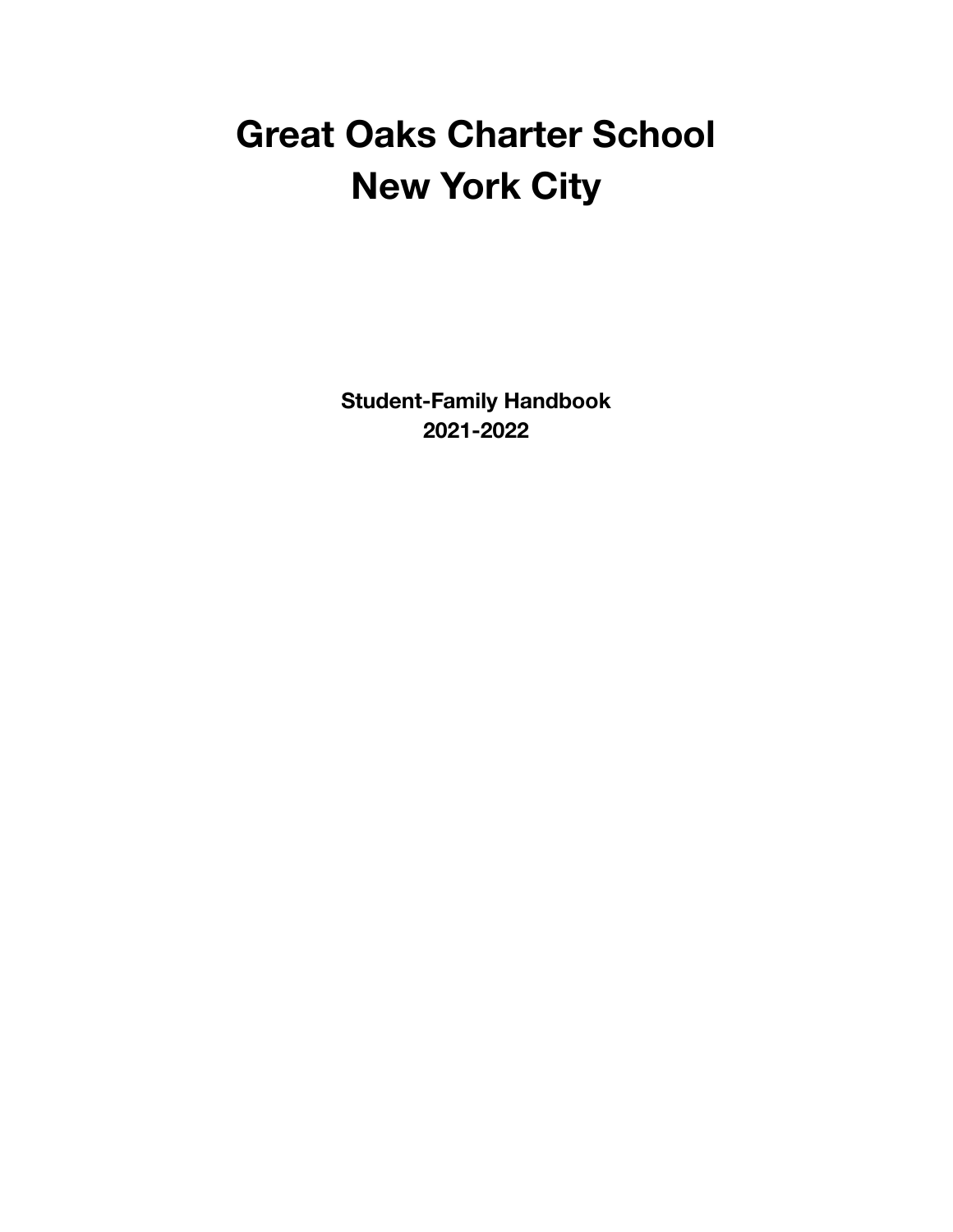#### **Table Of Contents**

| Welcome Introduction/GO-NYC Mission                                     | Pg. 3-5   |
|-------------------------------------------------------------------------|-----------|
| Daily Schedule/Attendance Policies                                      | Pg. 6-9   |
| Promotion of Students/Academic Policies                                 | Pg. 10-13 |
| School Culture Restorative Mission/Considerations for Social Distancing | Pg. 14-18 |
| Dress Code/Cell Phone Policy/Locker Policy                              | Pg. 19-21 |
| Supervision of Students/Bathroom Policy                                 | Pg. 22-24 |
| Computer/Cyberbullying Policy                                           | Pg. 25-29 |
| Regarding Students with Individualized Education Needs                  | Pg. 30-31 |
| Social Work Team/Student Rights                                         | Pg. 32-35 |
| Medical Policies/Additional Information                                 | Pg. 36-40 |
| Respectfulness Code/Family Commitment                                   | Pg. 41-42 |
| Accepted Use Policy for School Provided Technology                      | Pg. 43-44 |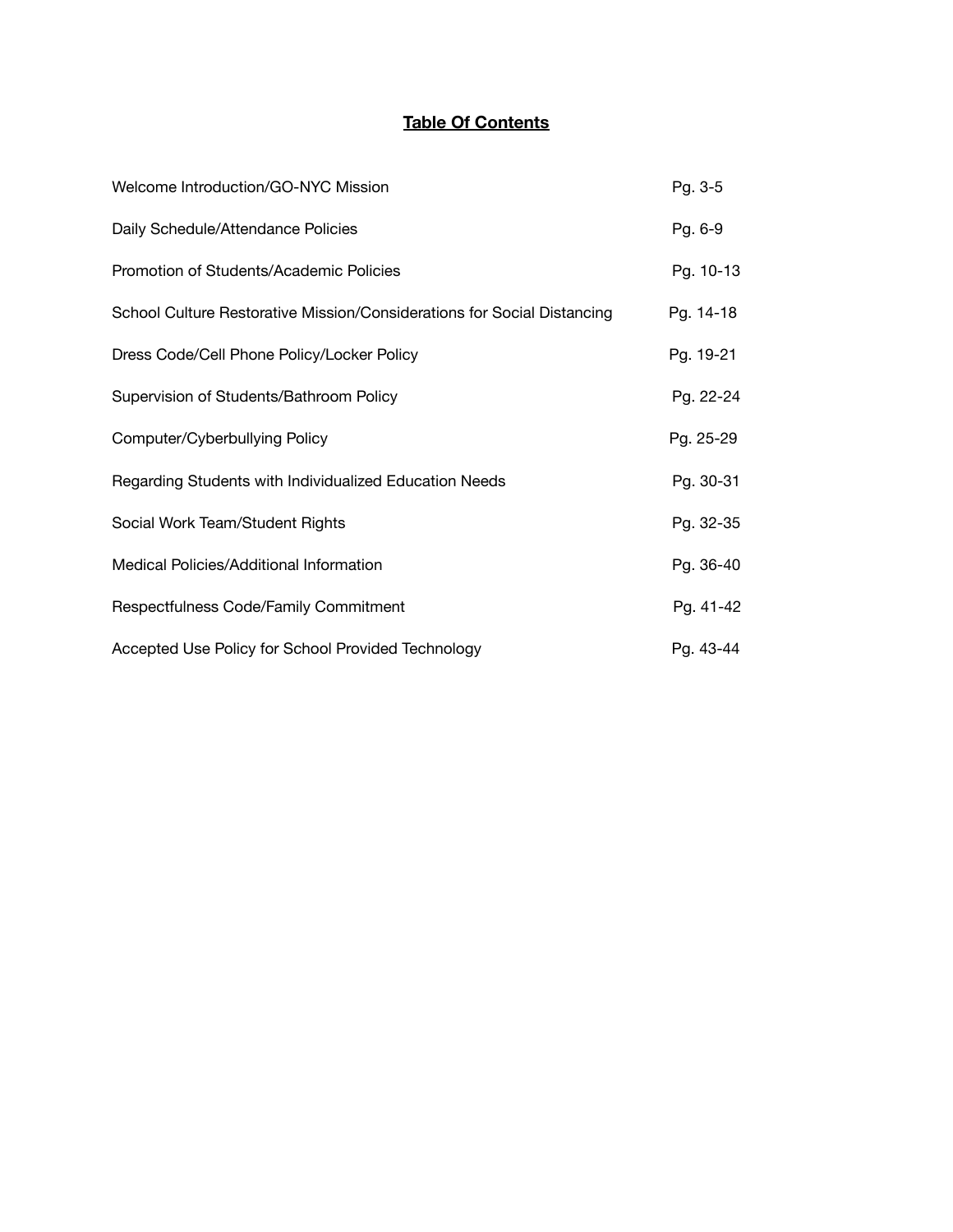#### **Great Oaks Mission & Credo**

Welcome to the 2021-2022 school year at Great Oaks Charter School – New York City, and welcome to your child's journey (or return-journey!) into an exciting world of "Mastery, Leadership, Community." As an organization, we have chosen these three principles to ground all that we do in service of our students and families. What do we mean by these terms?

- 1) **Mastery** = Students will learn a core set of knowledge and cognitive skills across the academic disciplines of English Language Arts, Math, Science, Social Studies, Foreign Language, Physical Education, and Electives. Students will show their ability to effectively demonstrate their knowledge via testing, projects, portfolios, and collaborative work.
- 2) **Leadership** = Students will develop a strong sense of their own identity, passions, and capacities. Students will practice the skills of self management, and self-advocacy. Students will practice leadership skills and positive work-habits by collaborating with others on their school work, and publicly demonstrating what they have learned.
- 3) **Community** = Through service learning, students will connect their personal development to those of their peers and to their role in the community. Through our new advisory program, students will be introduced to a unique social-emotional-learning-curriculum aimed at building a sense of belonging and personal significance.

These three guiding principles will lay the foundation for our work to make this the best and most meaningful year of education in the lives of our scholars, so that they may grow to, "shape the world, and not be defined by it."

In effort to best partner with families, we ask you to reflect on the fact that GO-NYC is a school of choice, and what that means for all of us. Charter Schools, such as GO-NYC, exist to provide families with alternative options to local public schools. Every parent deserves the right to choose an educational environment that is most suitable for their child. This does not mean that GO-NYC staff and families will always agree on the correct next steps for every student. However, it does mean that we take your choice very seriously, and as you have chosen to send your student(s) to GO-NYC, we will always remain committed to involving families in the dialogue for how to support our students. Our request is that you commit to the same, and remain present in continuous dialogue with our school staff. A few simple ways you can assist in this:

> - Please return calls/texts/emails from school staff in a timely manner that is convenient for you.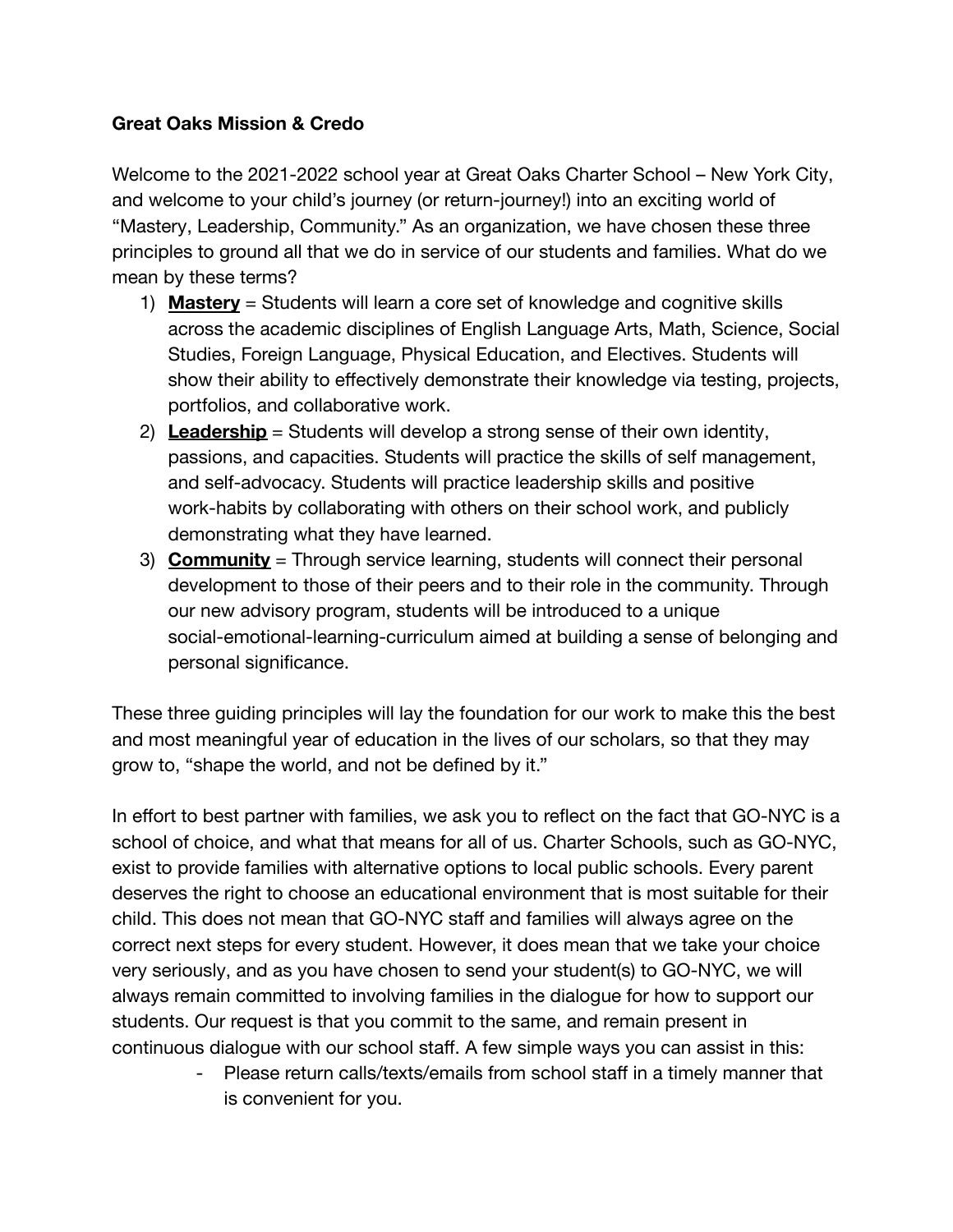- Please understand that family communication/updates/messaging will come from various staff members during the school year. Guardians of students may request to speak to a staff member's supervisor, but are not permitted to pick and choose which staff members they will solely interact with.
- Please always attempt to be on time for school meetings/appointments, and reach out ahead of time if you will be late or require cancellation.
- Please feel free to reach out to school staff with any questions or concerns at any point in the school year. We will always make time for you.
- Please join us in our practice of assuming the best about the intentions of our school staff, as we in turn will always assume the best about the intentions of families and guardians.
- Please understand that you are always welcome to visit our school to check in, monitor your students' progress, or just say hi. We have an open door policy at GO-NYC. However, best practice is to please call ahead to inform the front desk that you will be visiting, or require an appointment with a specific staff member.
- If you and your student determine, for whatever reason, that GO-NYC is not the right educational fit for your child, we will respect your right to choice, and assist you in finding a more suitable educational setting.

In effort to further communicate our guiding principles, we now invite you to read and review our school mission and credo. Once you have completed both sections, we ask that you please sign, in good faith, your commitment to supporting us in this work.

## **The Mission of Great Oaks**

GO-NYC will be the leader in student growth by sparking our student's intellectual curiosity through individualized learning. Students will be supported to gain the skills they need to shape the world and not be defined by it. In order to support our students we will focus on the following graduate aims, Mastery, Leadership and Community.

#### **Great Oaks Staff Credo**

"We believe that all students have voices of power to be agents of change. We are committed to empowering our students to discover and utilize their voices. We will foster our students to shape the world they live in, not be defined by it, especially as our world continues to rapidly change.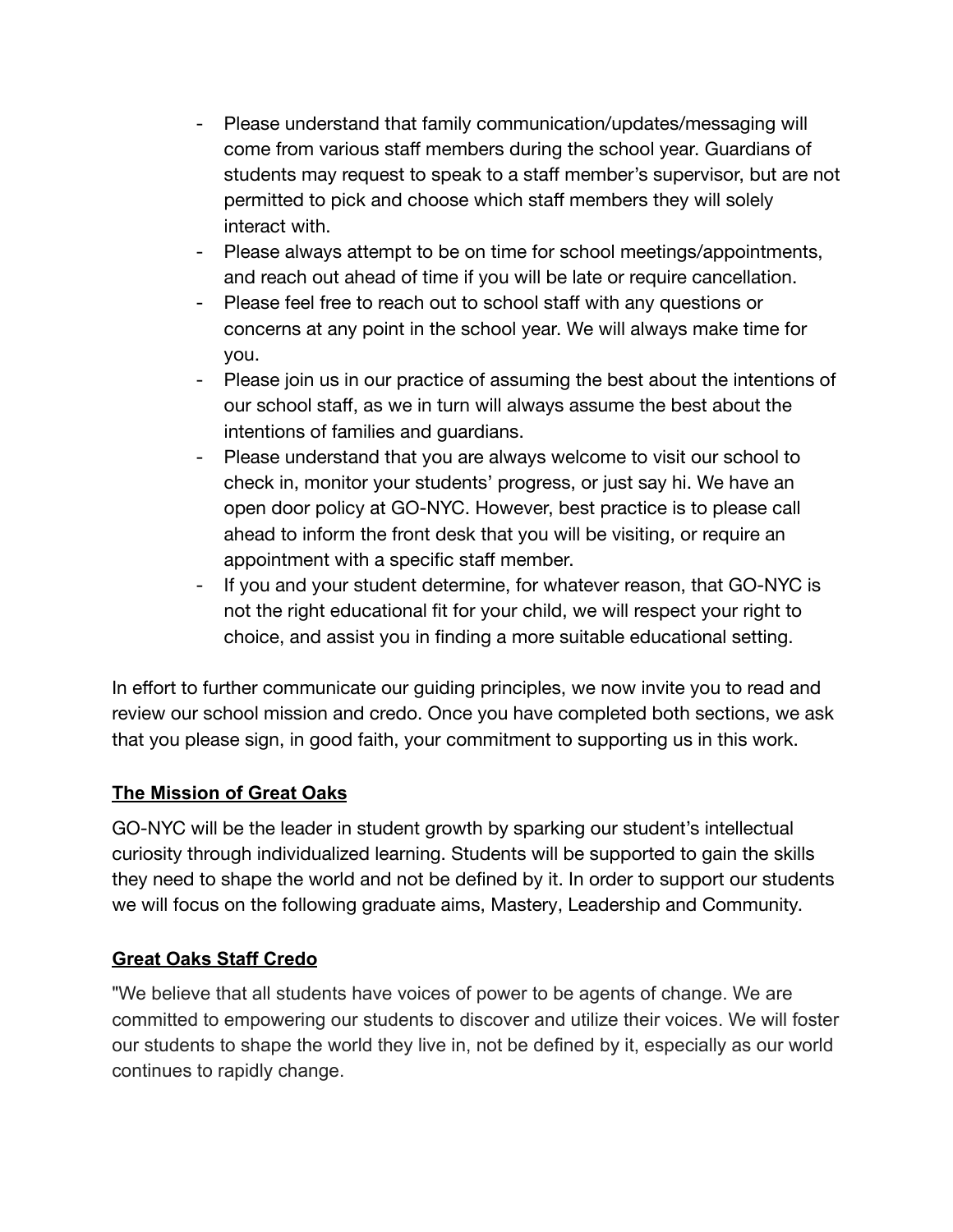As educators, we commit to remaining optimistic through obstacles and challenges. As supporters of student growth, we continuously remind ourselves that progress occurs over time. As learners, we commit to evolving as we acknowledge and embrace our mistakes and celebrate growth. As a community, we believe in the importance of intentional inclusivity among all of our members - students, families, and staff. We recognize that mentorship can aid in the development of stronger educators, students, and communities. We strive to be models.

As a GO-NYC family, we stand ready and willing to courageously explore the strengths, challenges, resources, and relationships of the community we serve, all in the name of understanding where our students and families come from, so that we may help them choose where they want to go."

We sincerely believe that the work of educating our children is the most important work to be done. We now invite you to read through our policies, procedures, supports, and information about how we plan to deliver rigorous education rooted in Mastery, Leadership, and Community to our students, the "Great Oaks Lions" (official mascot) of the graduating classes of 2022, 2023, and 2024.

**Daily Schedule**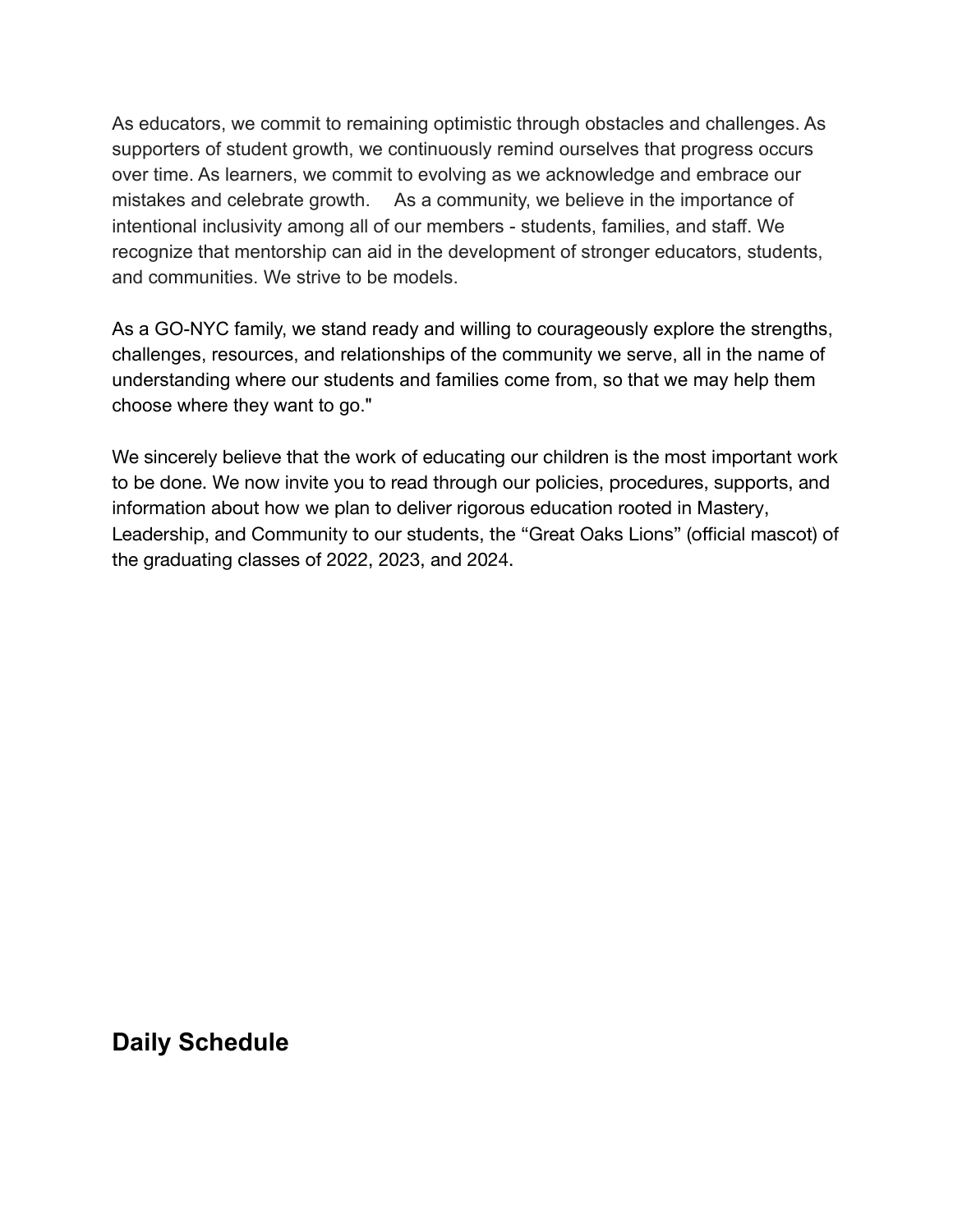### **Arrival/Dismissal**

GO-NYC opens its doors daily to students at 7:45am, so that all students may have access to free breakfast from 7:45am - 8:00am. Students and families should avoid lateness to school, as chronic lateness will affect the privileges and rewards students can earn at GO-NYC, as well as affect students' chances to be promoted to the next grade. On Mondays, Tuesdays, Thursdays, and Fridays, classes will run from 8:00am-3:26pm. Guardians picking students up on these days should expect students to dismiss from the Delancey doors at approximately 3:30pm. On Wednesdays, students will dismiss at 12:08pm.

We strongly encourage students and families to take advantage of free breakfast, as a nutritious start to the day is one of the best predictors of academic focus throughout the school day. Students are welcome to bring outside food/drinks for breakfast and lunch, but must ensure that their table space is clean upon completion of eating. Once breakfast is over, students may continue to use water bottles throughout the day, as we have multiple filling stations within our building. Please note that students are never permitted to bring glass bottles to school.

## **Daily Attendance**

Attendance at school is the most basic requirement for learning. Our curriculum is rigorous and demanding, and every day is essential for students. In order for students to reach their personal best, they must show up on time and make their strongest effort at school each and every day. We do understand that sometimes trains are delayed/cancelled, traffic builds up, or family circumstances keep students from arriving on time. In such cases, we ask that parents please call ahead to the front desk, to inform the necessary adults that students will be late for school. If you are unable to get through to the front desk, please text/call your students' grade level Dean.

#### **Excused/Unexcused Absences & Latenesses**

Any student who arrives after 8:00 a.m is considered late to school. Any student who arrives at school after the 6th Period will be marked absent for the remainder of the school day, unless accompanied by a guardian or legal absence note.

Absences and lateness may be excused only for illness, religious observance, funerals, court, or for a verifiable family emergency *(to include any family and/or medical hardships that come as a result of a family member/loved one contracting the*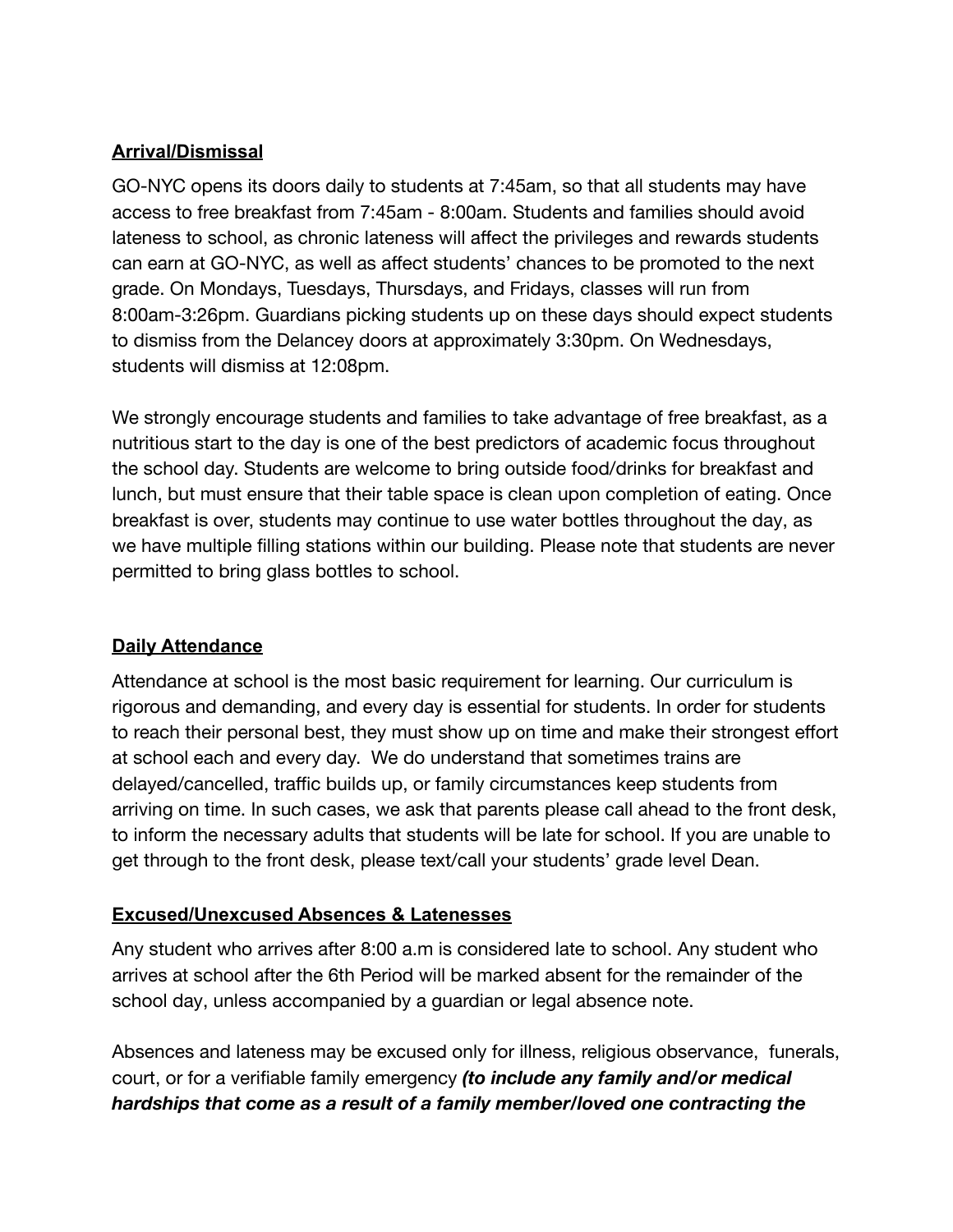*COVID-19 virus).* Only absences for verified doctors appointments, religious observance, funerals, or court appearances will count as excused absences; all others are considered unexcused. *Again, leniency in this area will extend to families undergoing hardships, due to COVID-19.* Verifiable notes should be turned into the front desk upon return. These absences can be excused only if a written note and a phone call from the legal guardian is received at the front desk within 24 hours of the student's return to school. A doctor's note or other official documentation on letterhead is required for an absence period of more than two consecutive days.

## **Truancy**

At GO-NYC, we believe that every minute of instruction counts towards helping our students reach mastery in all of their content areas. Students who are absent from school for an unjustified, unauthorized, or unlawful reason, such as cutting, skipping, or ditching school or any similar occurrence will be denied participation in any extracurricular or sporting events (i.e. school dances, graduation, practices, and/or games, etc.). When students are chronically absent, GO-NYC staff members will always first assume the best and attempt to work with families to:

- a) Inquire why students have been chronically absent
- b) Ask that any legal paperwork to excuse current and back-dated absences be brought into school
- c) Work with families to problem solve around chronic absences
- d) Provide an overview for what students can do to get back on the academic track towards mastery.

*\*As is required by NY state law, GO-NYC staff members are designated as "mandated reporters." While we always assume the best about our families, this means that GO-NYC staff members are required, by law, to report any instances or suspicions of chronic absenteeism due to guardian negligence/abuse to Child Protective Services and/or local authorities.*

## **Leaving Campus Without Permission**

All GO-NYC staff members are responsible for the safety and well being of our students from the time they enter the building, until the time they are dismissed. As such, one of the most potentially dangerous situations that can arise in a school is students leaving the building without permission. If a student leaves school without permission, GO-NYC Administrators will utilize necessary lockdown protocols until the student has been located and is verified to be safe. With the exception of field trips, special events, and 8th grade lunch, students are not permitted to leave campus once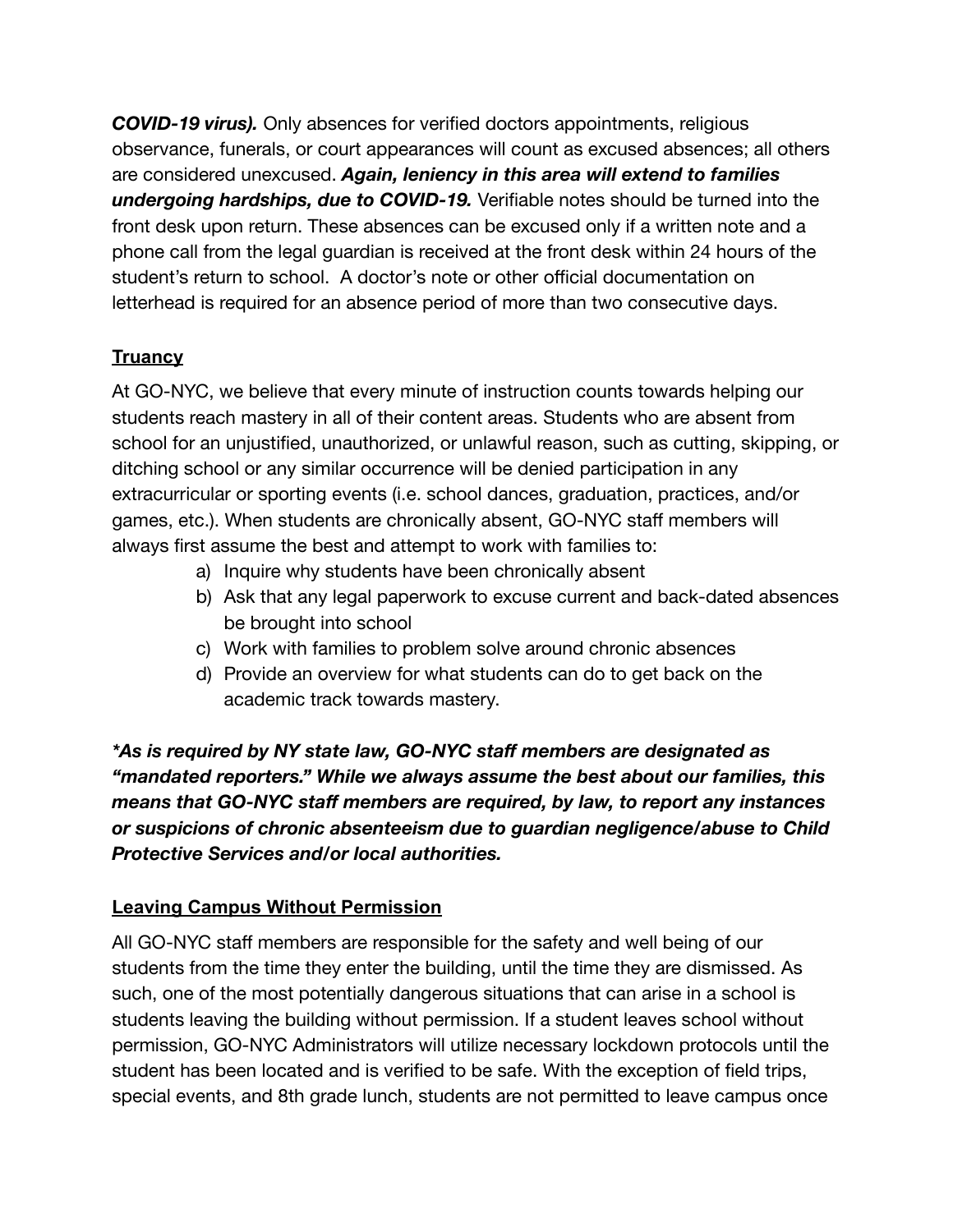they are inside the building. Leaving campus without authorization will result in a consequence hearing, with the potential outcome of suspension from school and/or school-based activities.

## **Early Dismissal**

In the event that the student needs to be dismissed early, the following procedures must be followed:

- Documentation/Phone Call to the main office, prior to the day of the intended early dismissal.
- Early dismissals will not occur past 2:45 p.m. unless a phone call or documentation is made prior. Any early dismissals past 2:45 p.m. will not be allowed and students will have to wait until 3:24 p.m. unless it is an emergency.
- Students who are sick are not permitted to leave on their own and must be picked up by a parent/guardian or someone listed on the emergency contact card.

## **Late Arrival**

GO-NYC opens at 7:45 a.m. to allow students time to be with their community, eat breakfast, and prepare for the school day before their classes begin. Students are on-time to school if they are in the building by 8:00am. However, students arriving at school/logging into virtual learning close to the 8:00am cutoff may be on time to school, but still late to their Advisory period. In order to support us in holding students accountable for their timeliness to school, please consider the following protocols:

- Documentation/Phone Call must occur immediately prior to the late arrival.
- Students arriving from 8:01am and onward are counted as late to school, and will have the lateness marked on their record.
- If a student receives *5 latenesses to school/virtual learning* in two weeks, GO-NYC staff will follow up with an attendance conference (via phone or in person).
- 8th graders in excess of *30 unexcused lateness* to school/virtual learning during the school year may not walk at graduation, and will not be permitted to enjoy "senior activities" (8th grade trip, prom, spirit week, etc).
- 6th and 7th graders in excess of *30 unexcused lateness* to school/virtual learning (all grades) face the potential of being retained, or having to make up extra days during summer school.
- Verifiable lateness due to delayed public transportation will be confirmed upon each student's arrival.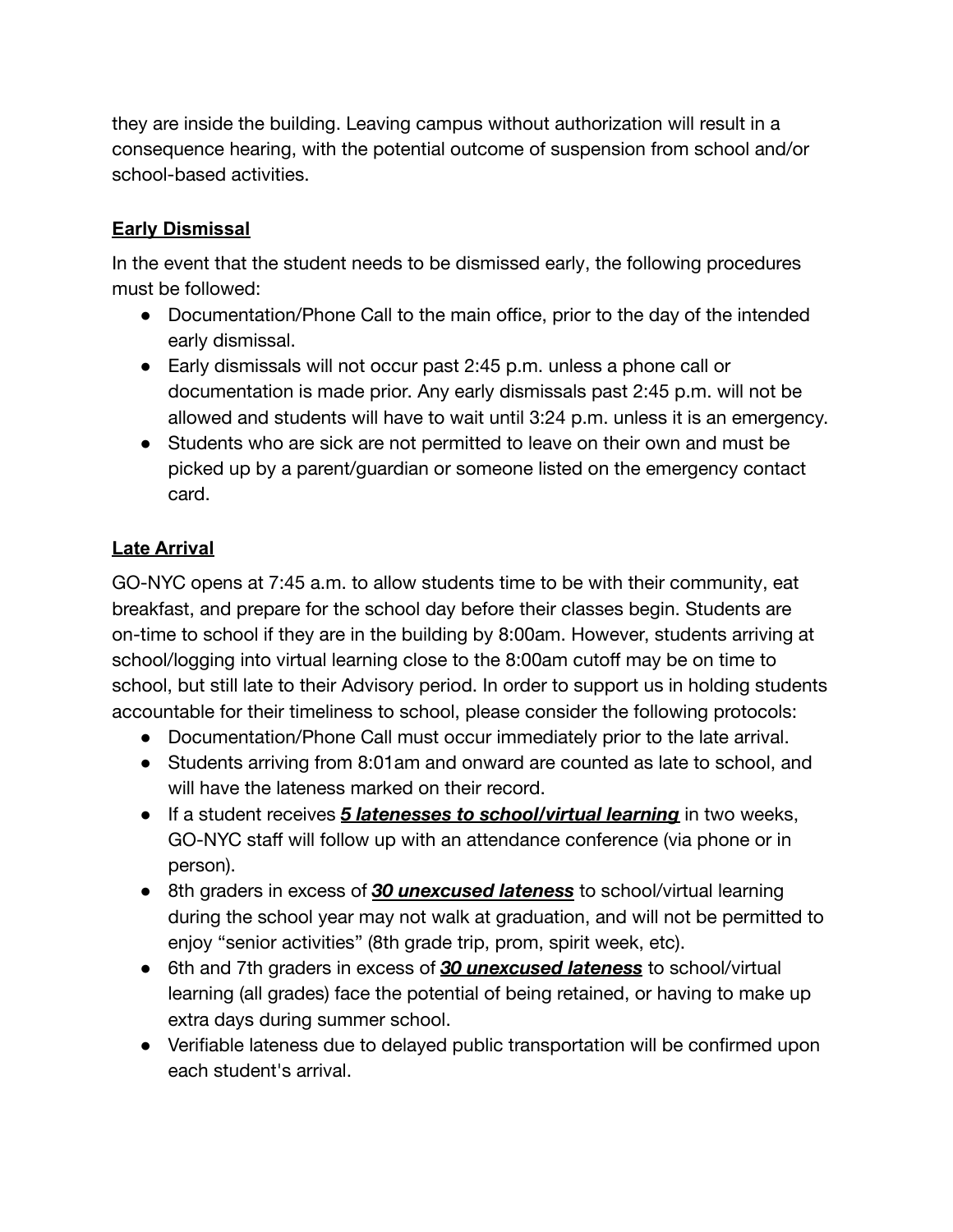#### **Make Up Work From Absences**

Students must retrieve make-up work from their teacher in person or via email. Students will be given *one week* from when they return to make up any work missed to get full credit. After one week, the highest grade that can be earned is a 75% for an assignment. Students need to notify the teacher via email after completing makeup work so the teacher can go back to review and then update the gradebook.

#### **School Cancellation**

GO-NYC will follow the New York City Department of Education (NYCDOE) school closing schedule for unplanned closings. If the NYCDOE cancels school or dismisses early because of weather, GO-NYC will follow this lead. For closing-related information, please visit us at https://nyc.greatoakscharter.org/

**Requirements for Promotion to the Next Grade**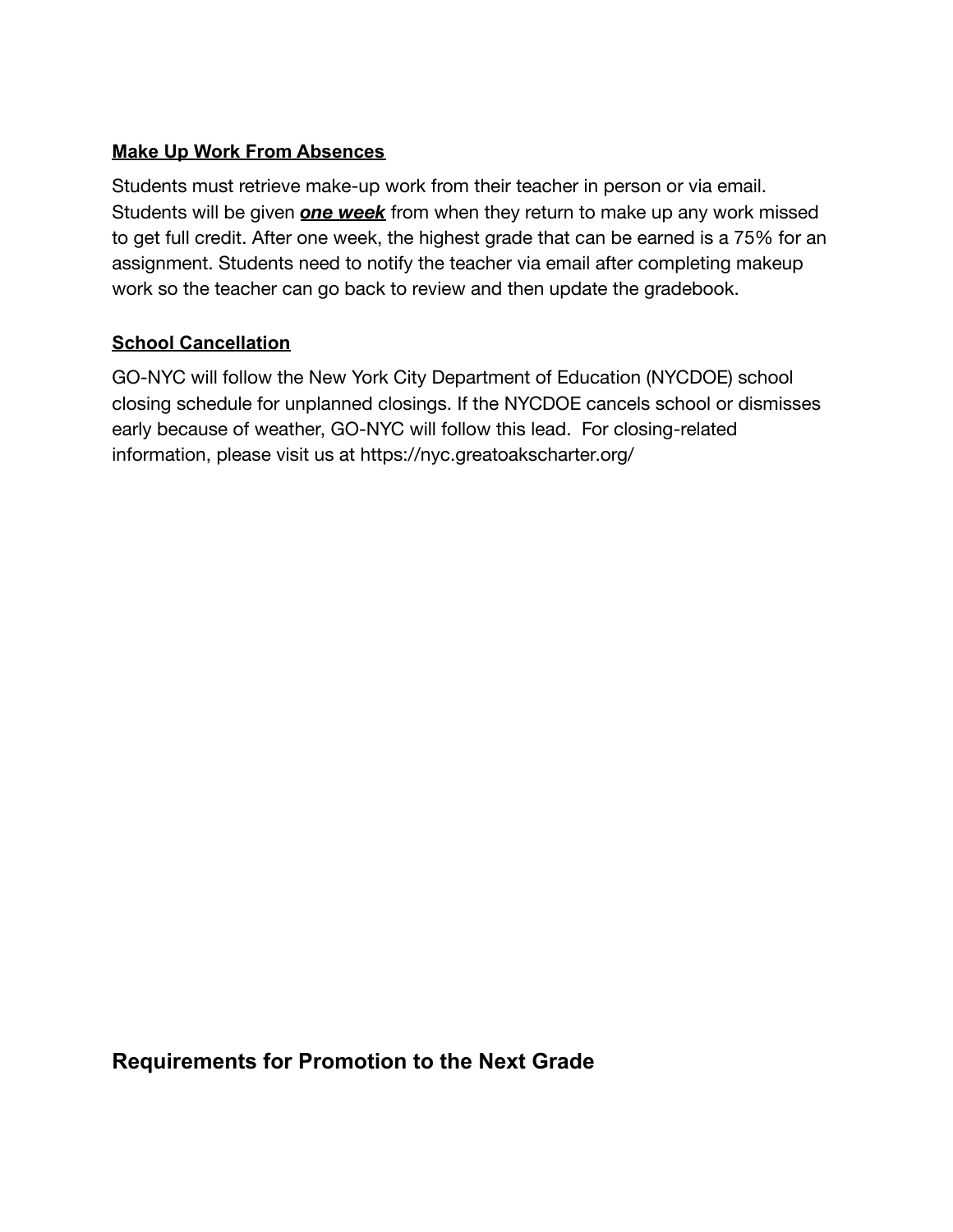GO-NYC students receive grades quarterly, in order to track their progress towards yearlong mastery. The average of the four quarters is what constitutes a student's final average. Students and families should always remember that every day of school counts just as much as the next, as we take the average of all four quarters into account when calculating a student's final grade. In order to be promoted to the next grade, students must pass with a 65% or above average in all four (4) core content classes (ELA, Math, Science, Social Studies) as well as their Electives and Tutorials by the end of the academic year. Students eligible to attend summer school may not make-up more than two classes. **If a student fails more than two classes he/she will not be promoted to the next grade.**

#### **Promotion for Students with IEPs**

The purpose of an IEP is to outline the support a student needs to reach mastery and an ambitious/achievable academic bar. At GO-NYC, we take the learning needs of students with IEP's seriously, and as such, core content classrooms/virtual learning classrooms for students with IEP's will be co-taught by two educators who are specifically trained for how to plan for and respond to individual learning needs.

For students with IEPs who are held to the standard promotional criteria (NOT modified criteria):

- At the first sign a student with an IEP is at risk of retention, the school must ensure that robust and appropriate supports/communications are in place in order for the student to make appropriate academic progress.
- In the rare case where a student with an IEP is at risk of a double retention (failing 2 semesters), the school must consider using a portfolio of work to indicate or demonstrate grade level proficiency.

For students with IEPs who have modified promotional criteria and take state assessments:

- If a student has a modified promotional criteria on the IEP, the school should clarify the exact modified criteria to students, families, and case managers, and the content they apply to (ELA and/or Math) at the beginning of the year.
- The modified criteria should explicitly outline the growth that the student will demonstrate and the way that growth will be measured.
- For students with IEPs who have modified promotional criteria and take alternative assessments: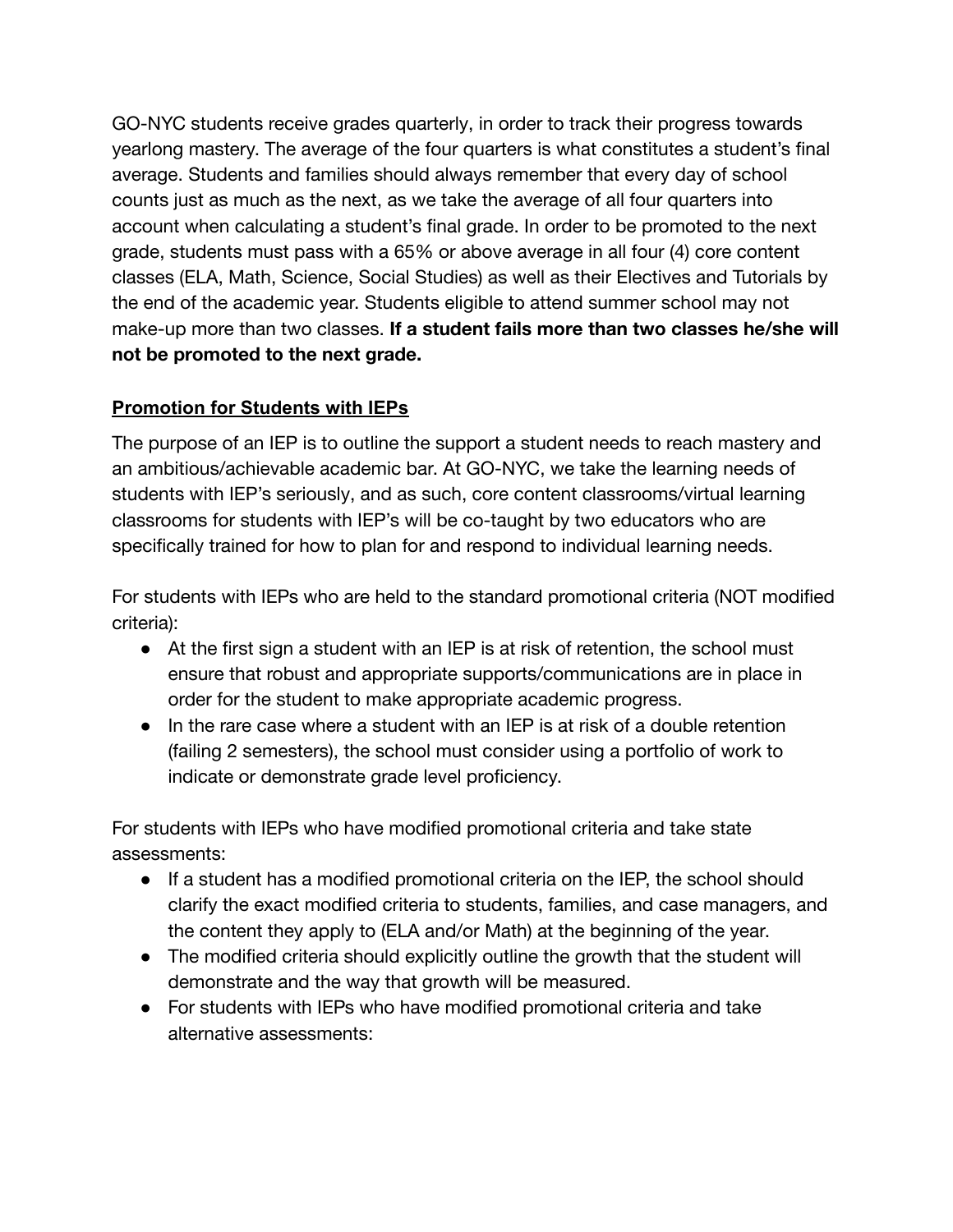• These students reflect a small percentage of our student population and are exempt from all standard promotional criteria; in these cases, promotion is based on meeting IEP Goals.

#### **Grading Policies**

GO-NYC operates within a quarterly schedule for grading with the final average of the four quarters used to determine the final grade for the school year. Students will receive progress reports every two weeks on Mondays; legal guardians *must* attend three (3) Student Led Conferences (SLC) a year virtually or in person.

| <b>Numerical Grade</b> | <b>Alpha Equivalent</b> | <b>Grade Criteria</b>                                                        |
|------------------------|-------------------------|------------------------------------------------------------------------------|
| $90 - 100\%$           | A                       | Mastery of all major & minor<br>objectives                                   |
| $80 - 89%$             | B                       | Mastery of all major & most<br>minor objectives                              |
| $70 - 79%$             | C                       | Mastery of almost all major<br>objectives but only a few minor<br>ones       |
| $65 - 69%$             | D                       | Mastery of only a few major &<br>minor objectives; may need<br>remedial work |
| <65%                   | П                       | Insufficient mastery                                                         |

### **Grading Scale**

# GO-NYC uses the following grading scale.

## **Student Led Conferences**

A student-led conference is a meeting with a student, family members, and teachers during which the student shares his or her portfolio of work and discusses the progress that they've made throughout the quarter. Students will facilitate this meeting and will have adequate time to prepare to share their goals, growth plan, and ways in which they will reach their goals. The Student-led conference will build students' sense of responsibility and accountability for their learning, connecting with our school value of Mastery.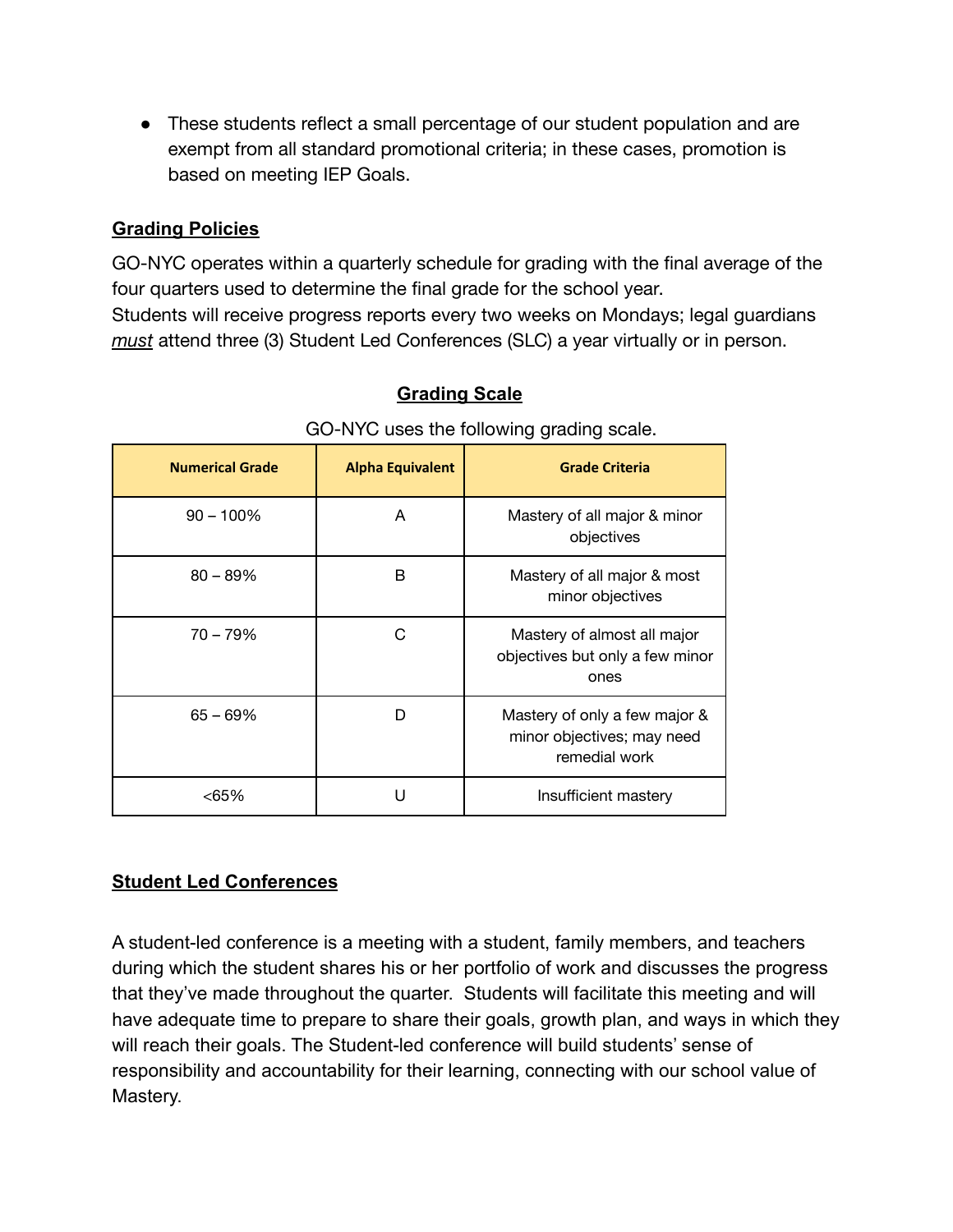\*Please note that conferences may be held virtually or in person this year, at the discretion of GONYC Administrators, and keeping family needs and safety in mind.

| <b>STUDENT-LED CONFERENCE DATES</b> |                        |                       |
|-------------------------------------|------------------------|-----------------------|
|                                     | <b>Conference Date</b> | <b>End of Quarter</b> |
| Q <sub>1</sub>                      | October 6, 2021        | October 22, 2021      |
| Q <sub>2</sub>                      | December 8, 2021       | January 14, 2022      |
| Q3                                  | March 16, 2022         | April 1, 2022         |

#### **Homework**

Homework is an essential part of the GO-NYC educational program that will help students practice the skills for mastery. It is designed to reinforce skills taught in the classroom, to help students develop a deeper understanding of concepts, and to promote good study habits. Students should expect homework to be assigned everyday. Staff may also choose to assign projects over breaks. We expect all homework to be submitted on time, neat, clean, and thorough.

## **Academic Dishonesty**

One of the strongest lessons that GO-NYC staff attempt to instill in our students is that leadership means taking pride in your own work. Students must learn that in order to grow academically, they will be judged on the merit of their individual work. We expect students to honor other people's work and give credit in the form of reference and/or footnote or other citation for any borrowed words, ideas, or opinions, and by including quotation marks when copied verbatim. When working on a team project, credit must be given to each person who contributes.

Students must understand that copying the words, ideas or opinions of someone else without giving credit to that person in the form of citations is considered plagiarism, and this idea is continually taught and reinforced by all content teachers in all grades at GO-NYC. Whether deliberate or accidental, plagiarism is a serious and punishable offense. Students must always be responsible for their own work and not engage in any manner of cheating. As students rise into high school, and eventually college,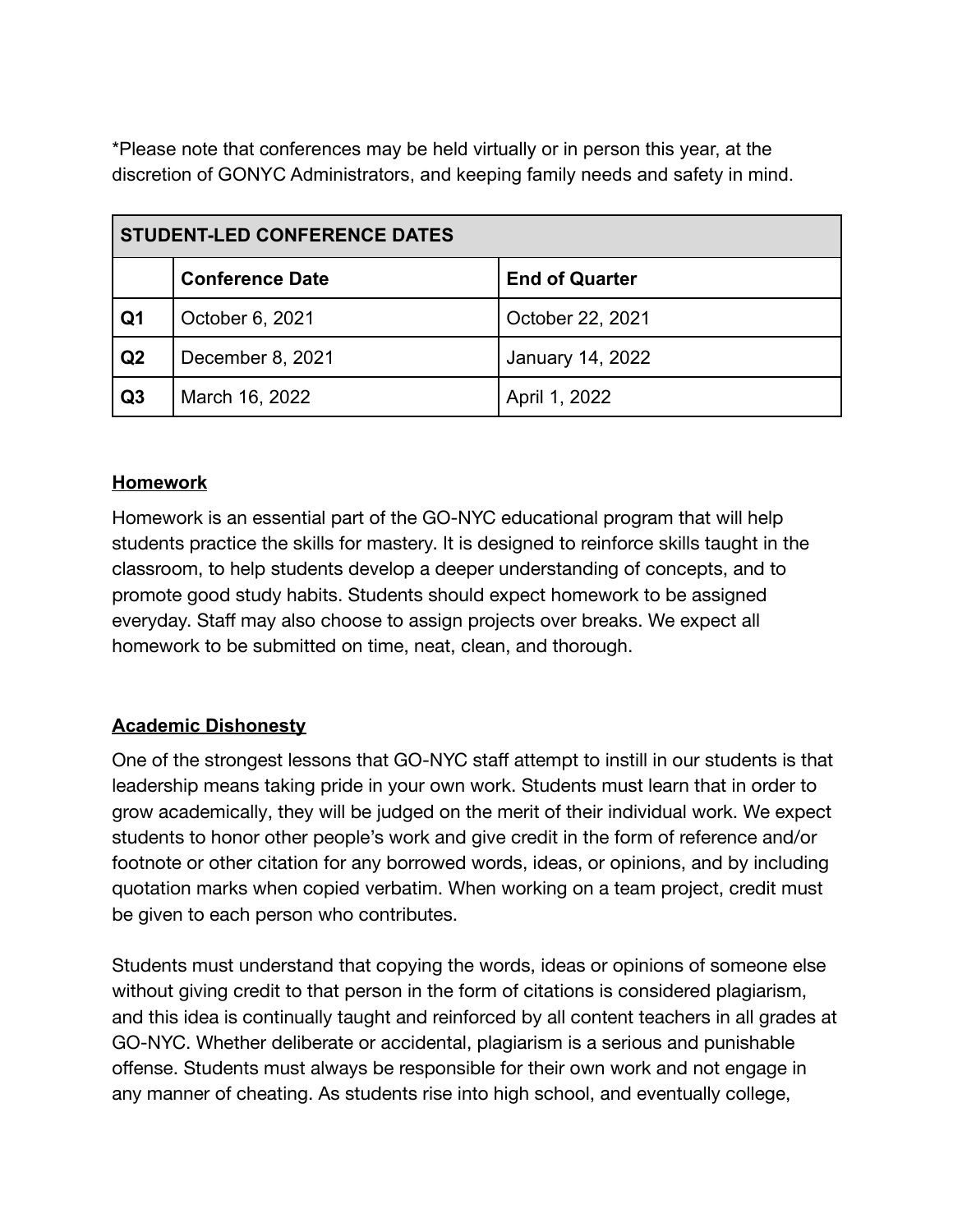consequences for academic dishonesty/cheating/plagiarism become more severe, and as such, we seek to prepare our scholars for the rigors of a high academic bar.

The following types of academic dishonesty will result in loss of credit and/or failure of assignment or project. The Dean of Students may also require a Mandatory Parent Conference to discuss next steps for incidents of academic dishonesty.

#### **Defining Deliberate Plagiarism**

- Copying a phrase, sentence, or a longer passage from a source and passing it off as one's own.
- Summarizing or paraphrasing someone else's ideas without acknowledging that the work is not one's own.
- Buying or downloading an essay/paper and handing it in as one's own.

## **Accidental Plagiarism**

- Forgetting to place quotation marks around another writer's words.
- Omitting a source citation for another's idea because one is unaware of the need to acknowledge the idea.

## **Cheating**

- Obtaining a copy of tests or scoring devices.
- Copying another student's answers during a test or on homework.
	- Providing another student questions or answers to, or copies of, actual test questions.
	- Having or using non-permitted materials during tests.
	- Duplicating another student's project or work for submission as one's own work.
	- Having someone other than the student prepare the student's homework, paper, project, laboratory report, or take-home test.
	- Permitting another student to copy one's own homework, paper, project, laboratory report, or take-home test.
	- Attempting to pass off someone else's work as your own.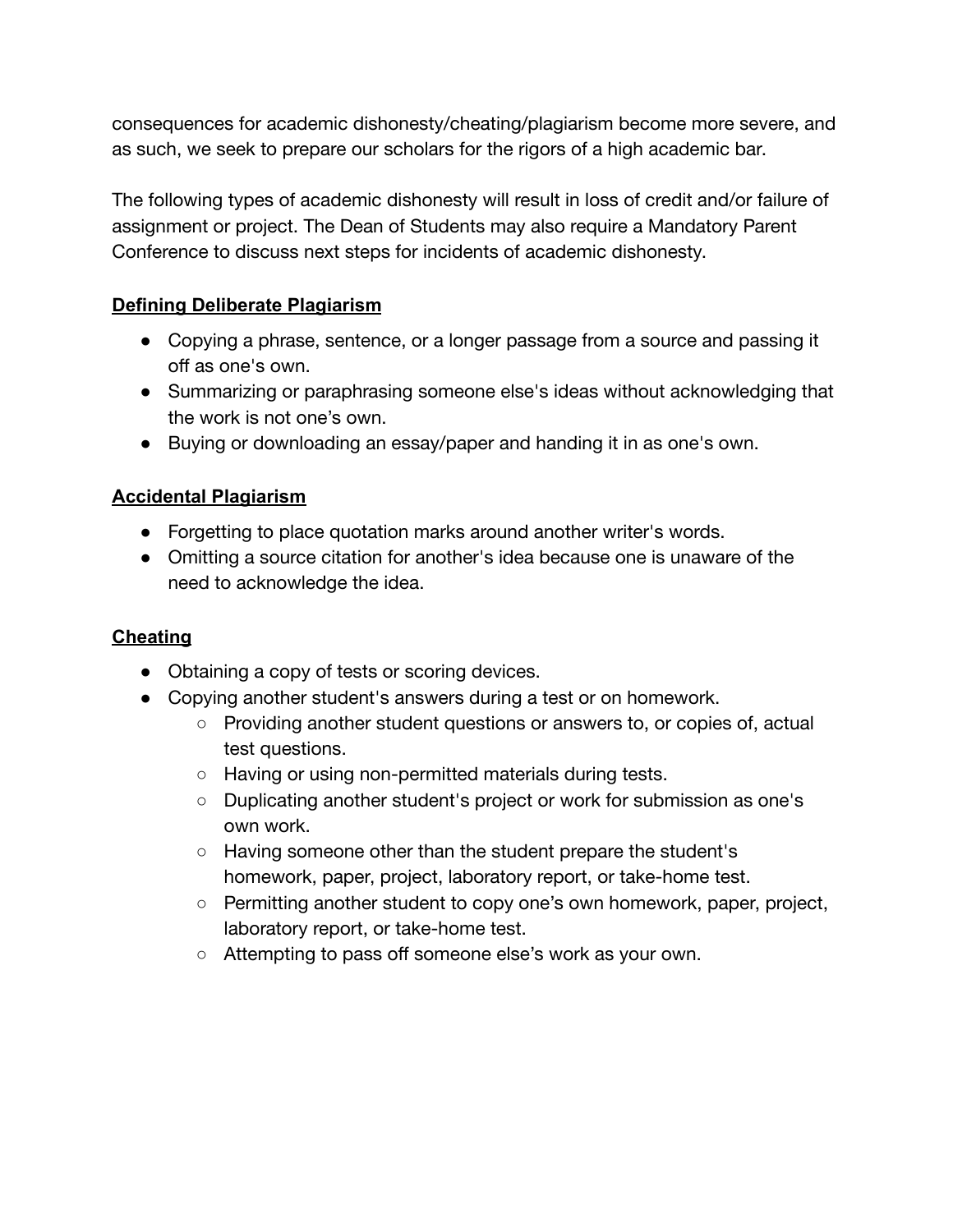## **School Culture Mission**

Within our three graduate aims of Mastery/Leadership/Community, we cannot have student mastery and leadership without first building a fun, positive, safe, and structured school community. While our Deans of Students stand ready to support all of our students' learning and behavior needs, we recognize that EVERY adult and student at GO-NYC is responsible for contributing to a safe, respectful, cooperative community. Our mission is to provide our students with both the academic and character-building skills needed to be college and career ready. As such, positive school culture and restorative practices (to be defined below) are an important part of what we do every day. We have exceptionally high expectations for student behavior because we believe these high standards create a safe, respectful, cooperative community.

GO-NYC promotes a positive school culture that aims to support our students with high support, high expectations, and high accountability. Therefore, students who struggle to meet behavioral expectations will always be provided with support, and reasonable consequences when necessary.

From the moment our students enter the building/log onto our virtual platform and all through the day, they are expected to act in a way that benefits GO-NYC students – respectful of themselves and others. The behavior support policies and consequences apply to actions of students during school hours before and after school, while on school property, while traveling in vehicles funded by the school, at all school-sponsored events, and when the actions affect the mission or operation of GO-NYC.

We will make thoughtful modifications and provide additional support so that our students receiving special services have the support (consistent with their IEPs and 504 plans) they need to be successful. Through the use of proactive, preventative strategies and a discipline model that promotes restorative justice, we aim to keep all of our students in class all day, every day.

## **Restorative Approach**

As a GO-NYC staff, we recognize that the measures we take to discipline students often have greater impact than simply holding students accountable. Oftentimes in schools, students are disconnected from how their actions may have affected their school community and thus develop a distrust of school and adults, once they receive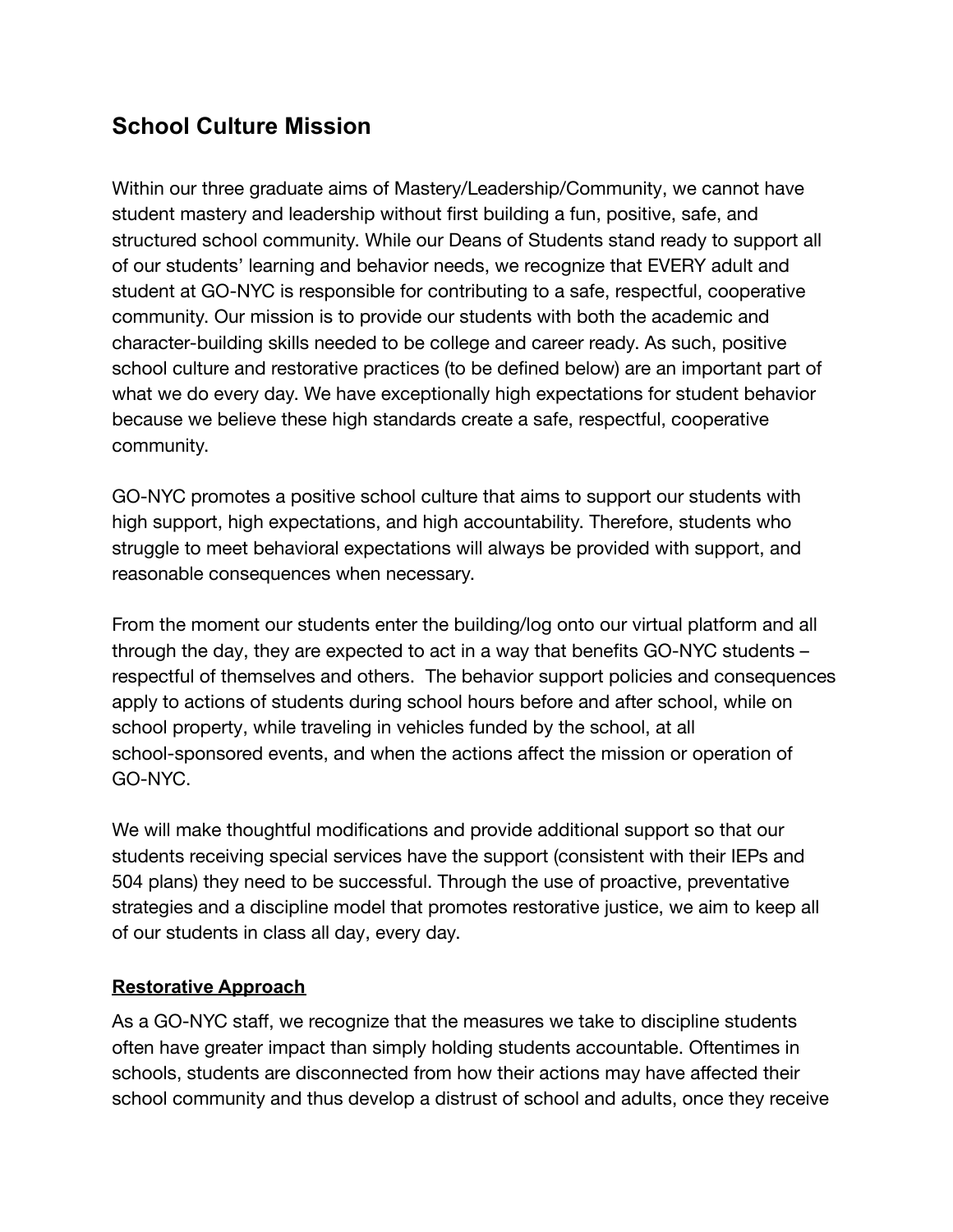a consequence. The method GO-NYC trusts to help students understand the impact of their actions is known as "Restorative Practices." Operating under this model, GO-NYC staff members will always seek to use classroom/behavior management strategies that help students understand how their actions and choices affect others.

As a school we utilize restorative practices that are a set of both formal and informal strategies intended to meet five goals:

- 1. Build positive relationships
- 2. Reduce and prevent harmful behavior
- 3. Resolve conflict and hold individuals accountable
- 4. Repair harm
- 5. Address and discuss the needs of the school community

## **Methods of Restorative Practices at GO-NYC**

- 1. **Circle Process**: Regular use of restorative circles within the instructional program of a school is a significant prevention and intervention strategy. The circle process enables a group to build relationships and establish understanding and trust, create a sense of community, learn how to make decisions together, develop agreements for the mutual good, resolve difficult issues, etc. The circle process is used regularly within our school, students daily join in circles in our advisory program.
- 2. **Impromptu Restorative Conferences**: Structured, but does not require the elaborate preparation needed for formal conferences. Student guardians are not required to be in attendance for impromptu restorative conferences, but will always receive follow-up about the conference. Whenever a student has received a behavior referral (aka "write-up"), one of the next steps will always be an impromptu restorative conference involving the necessary staff/students.



3. **Formal Restorative Conference:** Involves more people, requires more planning and time, and is more structured and complete. Student guardians are usually required to either attend or dial into formal restorative conferences. Although a formal restorative process might have great impact, the primary goal of the formal restorative conference is to support the school community and to manage more major/ongoing conflicts and tensions by repairing harm and building relationships. Formal Restorative Conferences are also the forum for any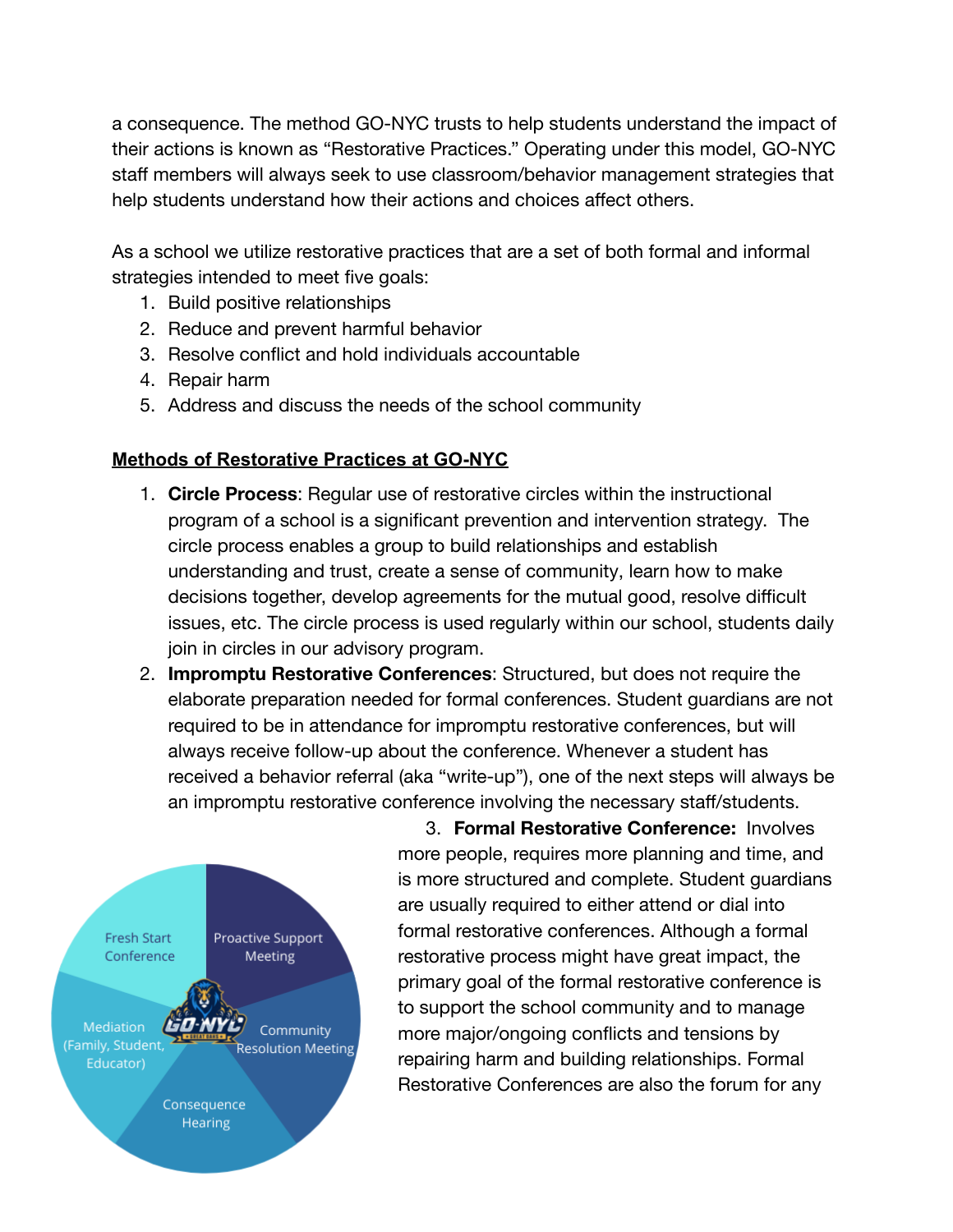GO-NYC moderated family mediations, when students persistently do not get along and/or severe conflict has occurred, especially involving family members of students.

4. **Student Support Cycle:** Designed to support students who may be experiencing challenges throughout the school year. The emphasis of the cycle is to ensure that students receive the appropriate support to continue to grow in their academic and social emotional learning. The cycle will include consistent connection with school leaders and families to build a plan that will ensure scholars are held accountable for their actions while learning from their actions. The specific next steps in the cycle will be determined by the school leader.

## **Lion's Den- GO-NYC Advisory Program**

At GO-NYC, we believe that character development and Social Emotional Learning (SEL) are foundational elements to student mastery and leadership. The purpose of the GO-NYC Advisory Program is to enhance student experience through a curriculum that celebrates the identities of our student body and creates a deeper sense of community. In Middle School, students begin to ask important questions about themselves, their communities, and the world that they live in; through Advisory, we foster leadership by encouraging students to think critically and explore answers to these questions in a safe setting. The curriculum is intentionally designed by a diverse group of staff to consider all aspects of the GO-NYC student. The Advisory Program creates space to build community within the school, engage students in reflection and dialogue around ongoing school and community/world matters, assist students with exploring their identities, and promote SEL skills. Advisory will promote skills for Mastery, Leadership, and Community to equip students to go on and shape the world they live in, not be defined by it.

## The Role of the Advisor-

Advisors will be a main point of contact for families and champions for students within our school community. On a consistent basis, families will be communicated with and will have the opportunity to effectively support your child. Advisors will provide assistance for students in the preparation of their presentations for Student-Led Conferences.

#### **Behavior Referrals**

While as a school we believe strongly in our restorative approach, accountability is absolutely necessary. When low level behavior incidents persist after multiple attempts at restorative intervention, the student may receive a behavior referral. Behavior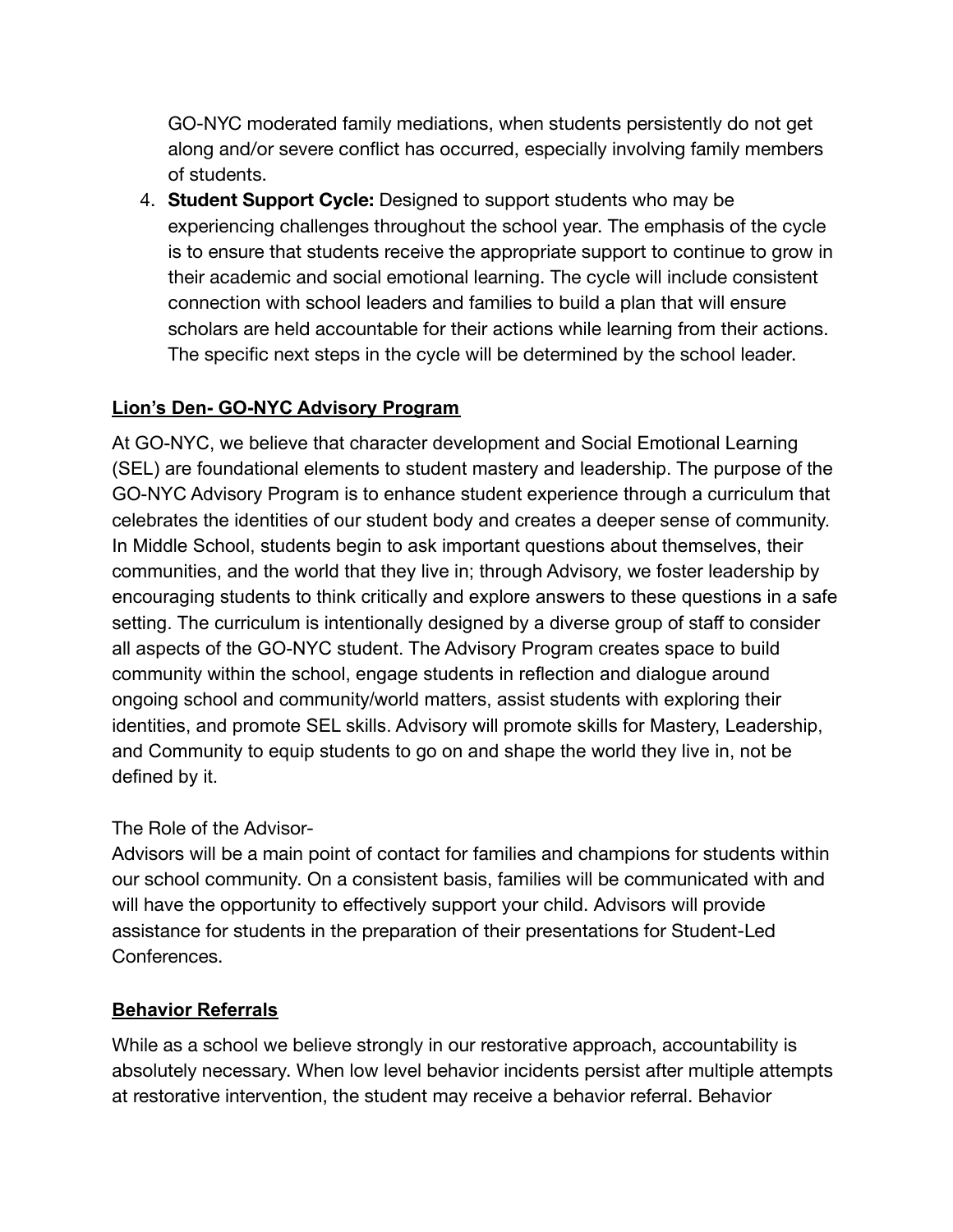referrals are also reserved for student actions that jeopardize the emotional and/or physical safety of a student, a staff member, or the learning environment. At GO-NYC we empower our Teachers and Fellows with the skills to keep all students in class, and referrals will only be used when reasonable attempts at intervention have not been effective.

#### **Behavior Referral Consequences**

If a student receives a referral, their guardian will ALWAYS be contacted by a GO-NYC staff member on the same day of the incident. Depending on the severity of the incident, contributing factors, and individualized education needs, a consequence may be used. When appropriate, GO-NYC utilizes logical consequences which reflect ownership and an opportunity for reflection. GO-NYC does not utilize detention, or other in-school punitive consequences, which further alienate students from their peers and educators. We are committed to the restorative process of helping students to understand and take ownership of their role in any harm to the community which may have occurred.

For more severe incidents, GO-NYC Administrators will host consequence hearings, with the potential outcome that a student may be suspended from school. In these meetings, all factors will be considered, and all present voices honored, before an outcome is reached. GO-NYC Administrators may move to an immediate suspension if an incident has occurred where a safety concern is now ongoing/escalated.

We acknowledge that our protocols must be flexible, if an unfortunate scenario arises where we are forced to return to social-distancing protocols. If this does occur, our staff will work directly with students to tirelessly reinforce why we all have a responsibility to keep one another safe. *With this in mind, please note that any student actions which deliberately ignore our social distancing safety protocols cannot and will not be tolerated. Students should expect consequences (usually in the form of loss of privileges and/or consequence hearing) for deliberately breaking social distance safety protocols at GO-NYC. Examples of such behavior include, but are not limited to:*

- *● Refusing to wear masks when safe social distancing is not available.*
- *● Entering the restrooms before the bathroom monitor has said it is safe to do so.*
- *● Leaving the classroom or learning space without permission.*
- *● Purposely coughing/sneezing/spitting on others.*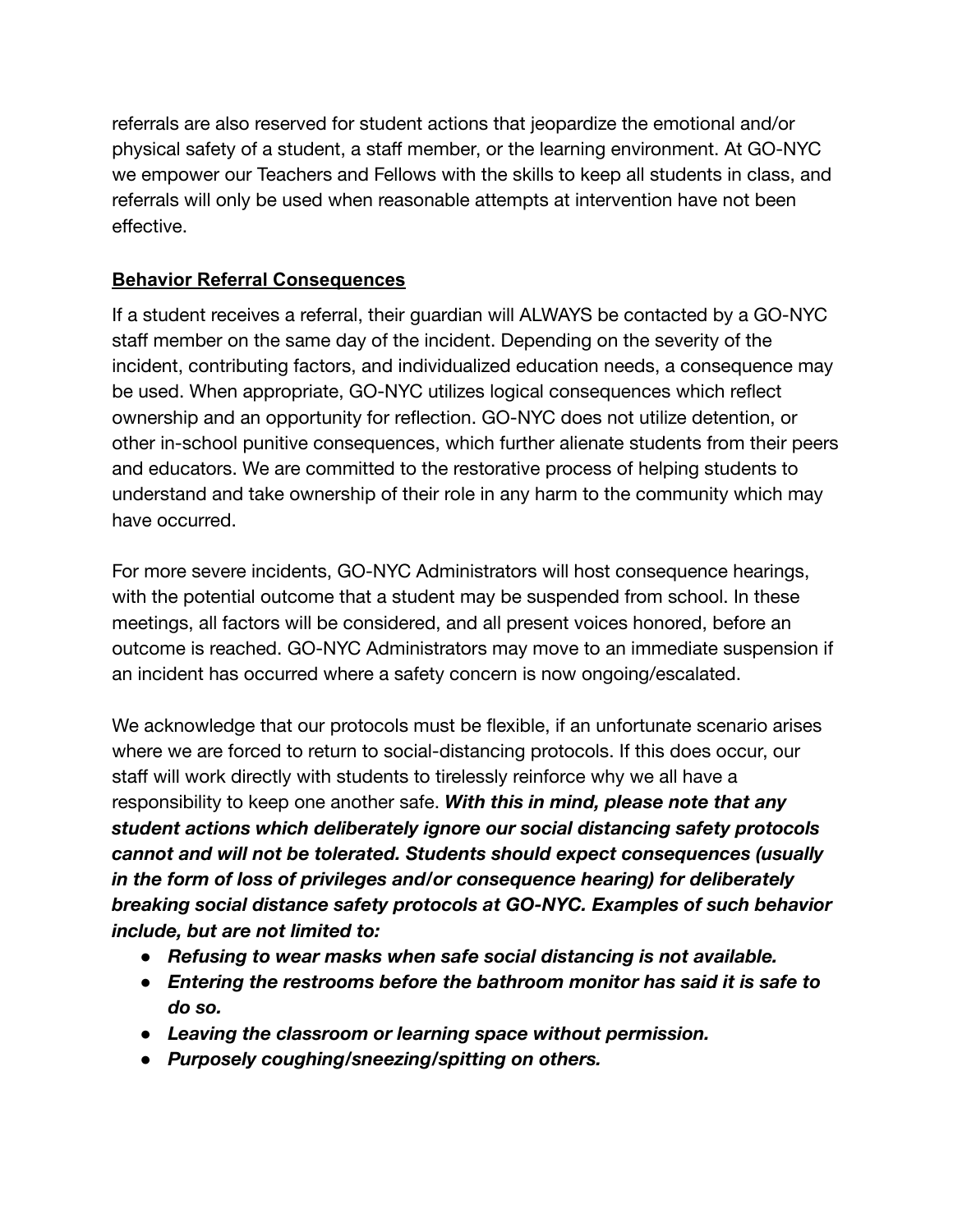- *● Purposely touching others personal items, or touching anyone's personal belongings without permission.*
- *● Repeated patterns of hand/body contact with others (either playfully, public displays of affection, or with intent to harm).*
- *● Refusing adult directions to wash hands/sanitize after an accident has occurred where multiple students may have touched the same space or item.*

*Students who exhibit a pattern of intentionally breaking safety protocols will receive a consequence hearing, if restorative interventions are unsuccessful.*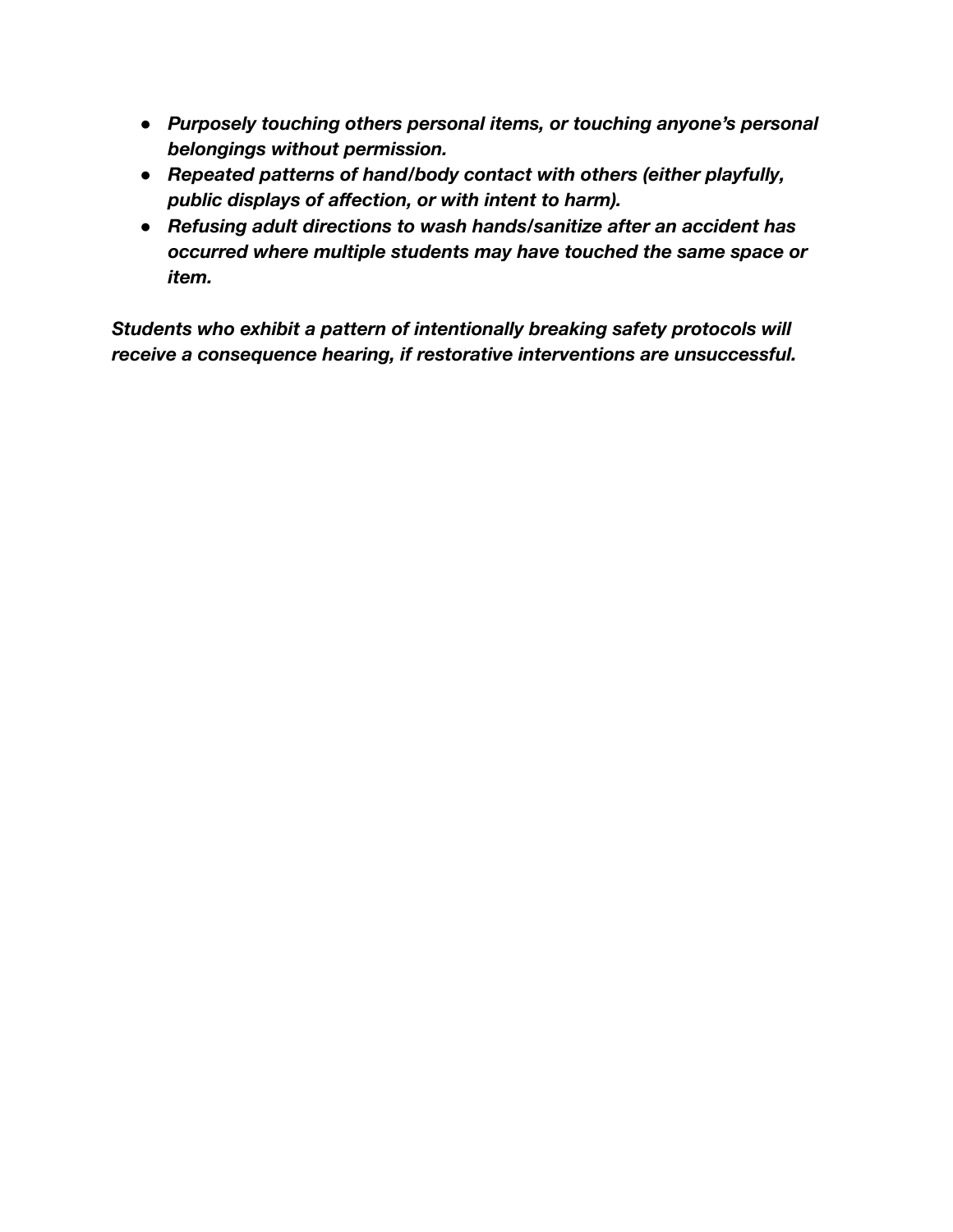#### **Dress Code**

Our dress code provides a safe and distraction-free environment for all, and is required unless students receive explicit instructions otherwise. The following list is meant to provide specific expectations regarding our dress code policy. Please be advised that the Principal or Dean may use his/her judgment to decide if an unlisted item is distracting to the learning environment.

If a student arrives at school out of dress code, an attempt will be made to call home to ask if families can help fix the issue. Unless the dress code issue is deemed too distracting for class (rare/egregious circumstance), students out of dress code will still be admitted to class, while the issue is being resolved. Deans may request restorative family conferences for students who are continuously out of dress code.

| <b>Shirt</b>     | 6th Grade - Official Great Oaks polo, and/or Great Oaks hoodie                                                                                                                                                                                                                                                                                                                                                                                                                                                                                                                                                                                                                           |
|------------------|------------------------------------------------------------------------------------------------------------------------------------------------------------------------------------------------------------------------------------------------------------------------------------------------------------------------------------------------------------------------------------------------------------------------------------------------------------------------------------------------------------------------------------------------------------------------------------------------------------------------------------------------------------------------------------------|
|                  | 7th Grade - Official Great Oaks polo, and/or Great Oaks hoodie                                                                                                                                                                                                                                                                                                                                                                                                                                                                                                                                                                                                                           |
|                  | 8th Grade - Official Great Oaks polo, and/or Great Oaks hoodie, any<br>Great Oaks "swag" shirts, any Great Oaks athletic, sports, or<br>club/organization shirts.                                                                                                                                                                                                                                                                                                                                                                                                                                                                                                                        |
|                  | *Please Note: Great Oaks hoodies are not available to order through our<br>uniform vendors. Deans will re-order for students at the beginning of the<br>year. Returning students may choose to wear their hoodie from last year.<br>Additionally, if any families are unable to obtain the official Great Oaks<br>polo prior to the first day of school, we suggest purchasing a solid grey or<br>blue polo or t-shirt to begin the year. However, we will always meet<br>families where they are with regard to dress code needs. <b>Please contact</b><br>your grade-level Dean of Students if you are experiencing financial<br>challenges in purchasing dress code items.            |
| <b>Outerwear</b> | In transparency, our building temperature can fluctuate throughout the<br>day. Students may choose to wear a sweater, cardigan, zip up, or light<br>jacket over their uniform shirt or hoodie if an extra layer is needed. We<br>suggest keeping an extra item handy in student backpacks. However,<br>we kindly asked that sweaters, cardigans, zip-ups, and light jackets<br>remain open (not zipped or buttoned up) so that dress code official tops<br>(GO-NYC polo or hoodie) are still visible.<br>*Please Note: Great Oaks hoodies are the only full sweatshirts allowed in<br>school. Store-bought hoodies from home may not be worn in place of a<br>Great Oaks polo or hoodie. |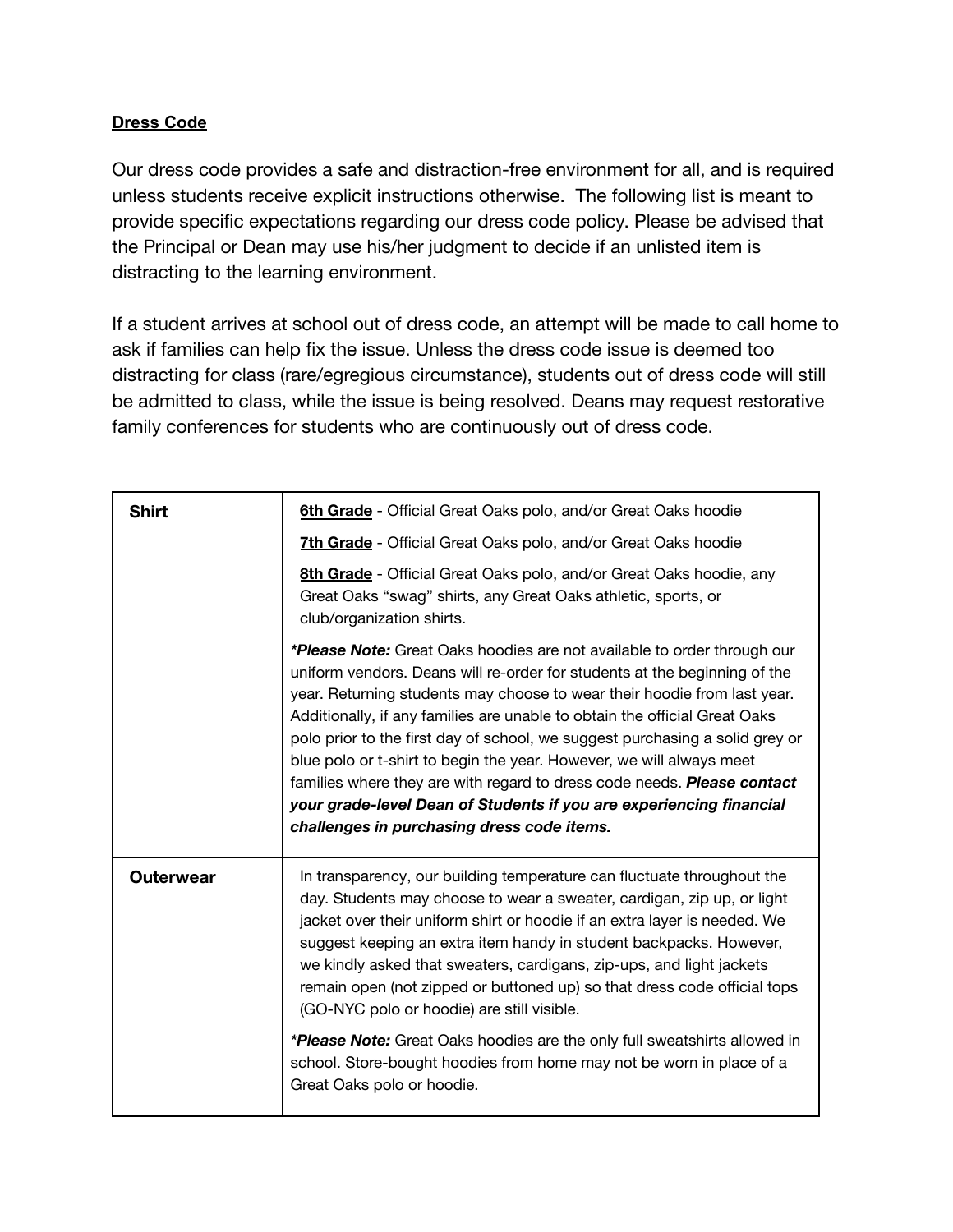| <b>Bottoms</b>                            | Students may wear any solid-color dress pants they choose. The<br>following pants are NOT acceptable as part of our dress code:<br>Leggings, jeggings, joggers, tights, track pants, leather/faux-leather,<br>sweat or exercise pants; pajama pants, colored, striped, designed or<br>decorated pants; pants worn below the hips; torn, ripped or overly worn<br>pants/faded pants.<br>*Please Note: Students may elect to wear shorts or skirts in place of<br>full pants. Shorts and skirts must fall just above the knee-area and<br>should never be skin-tight, and should not be purposely designed to<br>accentuate or bring attention to one's personal form/shape. |
|-------------------------------------------|----------------------------------------------------------------------------------------------------------------------------------------------------------------------------------------------------------------------------------------------------------------------------------------------------------------------------------------------------------------------------------------------------------------------------------------------------------------------------------------------------------------------------------------------------------------------------------------------------------------------------------------------------------------------------|
| <b>Shoes</b>                              | Students may choose footwear of the color and style of their<br>preference, provided the shoe has a fully closed toe and back (sandals,<br>slippers, slides, slip-ons, and crocs are a health-code violation for<br>students in school, and thus not allowed). For students who wear boots,<br>the boot height must stop below the knee.                                                                                                                                                                                                                                                                                                                                   |
| <b>Religious</b><br><b>Considerations</b> | Please contact your child's grade-level Dean if your child and your family<br>has a Religious consideration for dress. We are happy to work with our<br>families of faith to ensure your child is comfortable.                                                                                                                                                                                                                                                                                                                                                                                                                                                             |
| <b>Accessories</b>                        | Make-up/hair brushes should not be present within learning<br>environments. Students are permitted to wear solid color headbands 3<br>inches width or less. Bandanas, du-rags, baseball-style-hats, beanies,<br>and other non-religious full head coverings are not permitted. Students<br>are encouraged to bring water bottles to school, as our campus has<br>multiple filling stations!                                                                                                                                                                                                                                                                                |
| Gym                                       | Students may wear grey, black, or blue sweats with any Great Oaks top<br>on gym days. Sweats should not be ripped, torn, skin tight, or worn<br>below the hips.                                                                                                                                                                                                                                                                                                                                                                                                                                                                                                            |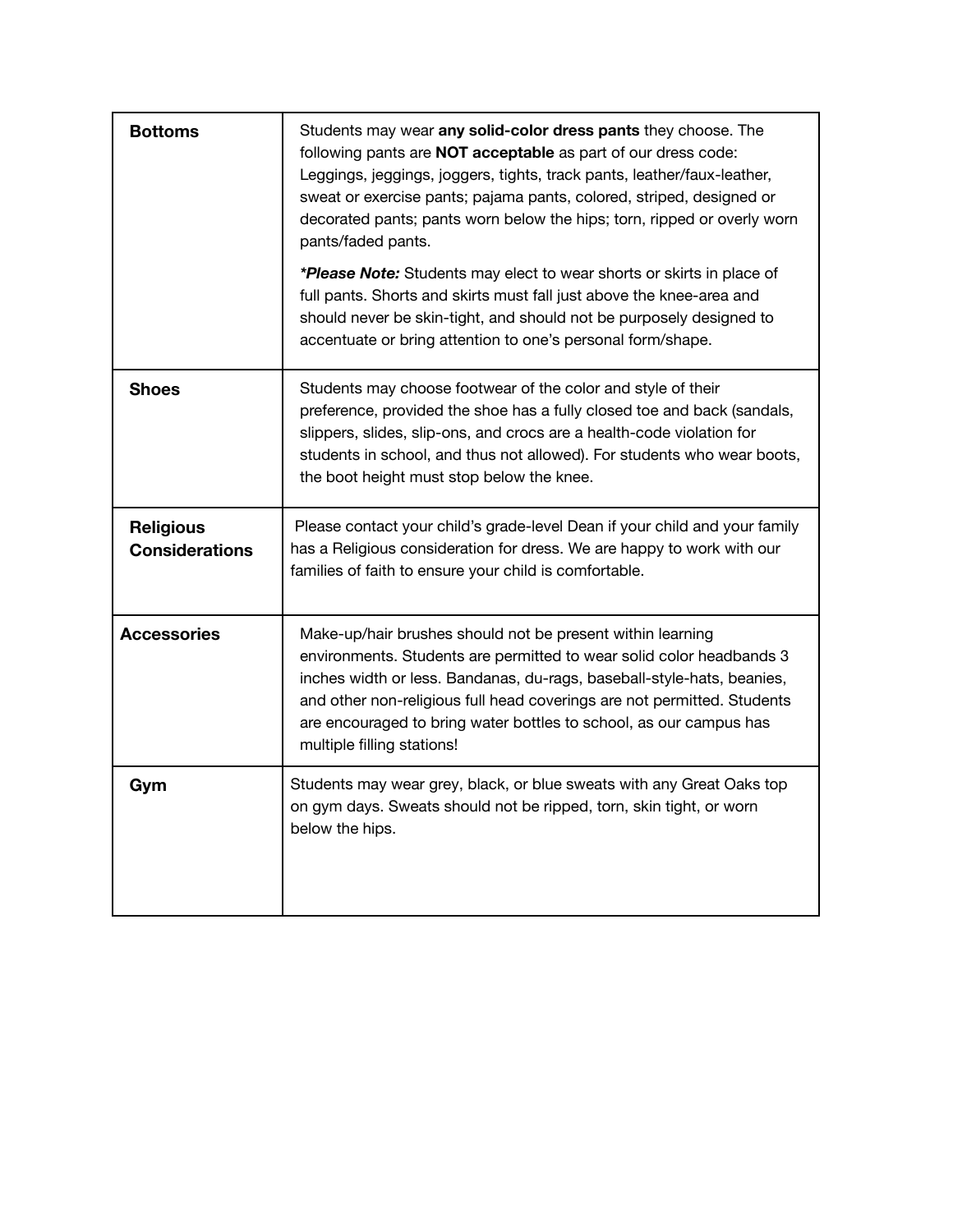#### **Cell Phone Policy**

Students are allowed to bring cellphones to school, however, cell phones are not allowed outside of backpacks, may only be used with administrative permission, and must be kept on silent throughout the course of the day. Students are expected to transition to classrooms/tutorials without headphones. Students using cell phones without permission during the school day will be asked to place their phones inside of their backpacks. Students will be allowed to use technology during their breakfast/lunch periods, however, abuse of this privilege may lead to loss of privilege. Students are allowed to reclaim their electronics at the end of the school day. Students who refuse to put cell phones away when asked, or consistently ignore GO-NYC's cell phone policy, may receive a restorative family conference or consequence hearing.

#### **Lockers and Locks**

Student lockers will not be in use for the 2021-2022 school year. Students may travel to classes with backpacks, and will keep their belongings with them. Backpacks may be placed on the backs of chairs, or next to students, but should be clear of the aisles within classrooms. In the colder months, students may request a locker for their coats, but the locker may only be visited at the beginning and end of the school day to drop off/retrieve coats.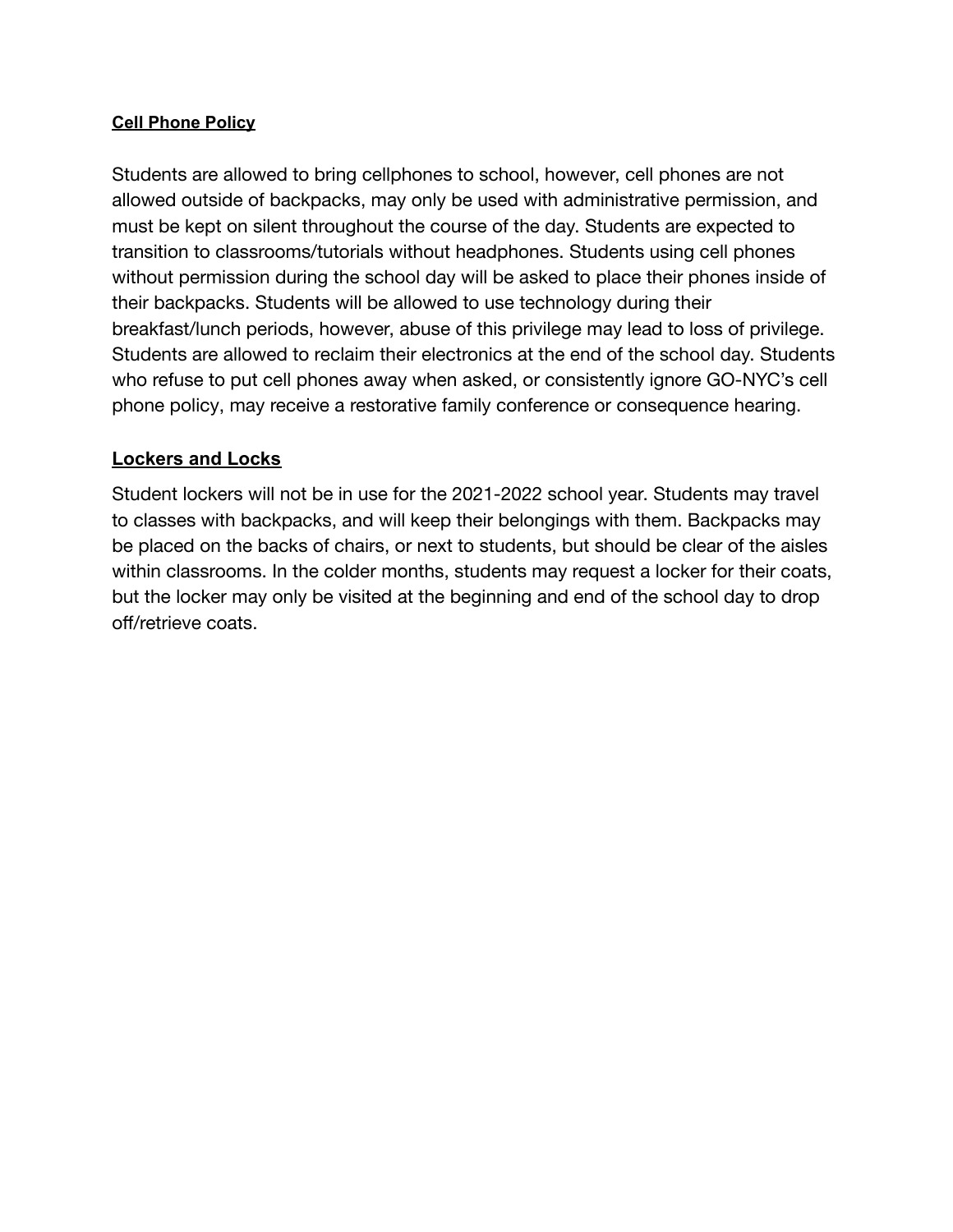## **Supervision of Students**

Please also note that there are certain areas of the school building that students are not allowed to access during the day, unless under supervision:

- Empty conference rooms
- Empty classrooms or learning spaces
- Stairwell leading from 3rd floor towards the roof
- Stairwell leading from 2nd/3rd floor to Delancey entrance
- Stairwell leading from 2nd/3rd floor to Forsyth entrance
- Elevator
- First floor lobby areas (Delancey and Forsyth)
- Storage closets
- Emergency exit vestibules
- 2nd floor back hallway (by room 219)
- Staff kitchen

Students who attempt repeated patterns of accessing these spaces without staff supervision may receive a consequence hearing to determine next steps/consequences.

Please also note that, for any given field trip/out of school learning experience, the guidelines for supervision of students is 1 adult staff member for every 10 students. These guidelines may shift to support students who require additional supervision, as stated within their IEP. Student guardians may act as trip chaperones on certain occasions, however, guardians/family members will not be counted within the 10:1 chaperone ratio. Student guardians may not ask for/expect financial compensation for assisting with school sanctioned field trips/events.

## **Fire Drills and Emergency Response**

Posted in every room is a map detailing the required evacuation protocol. Students are to follow their educator according to that map and to stay with their class. In the event of a fire drill or fire, students must not stop at bathrooms or lockers. Without conversing, students must go directly outside and stay with their class in the designated location until given further instructions. Any student violating this procedure is jeopardizing the safety of the school and may receive a consequence hearing. Safety depends on our ability to move efficiently and as quickly as possible without the distraction of noise. Students must follow all adult directions regarding any other emergency response including lockdown and "shelter-in-place." All staff and students will practice emergency response protocols on a regular basis.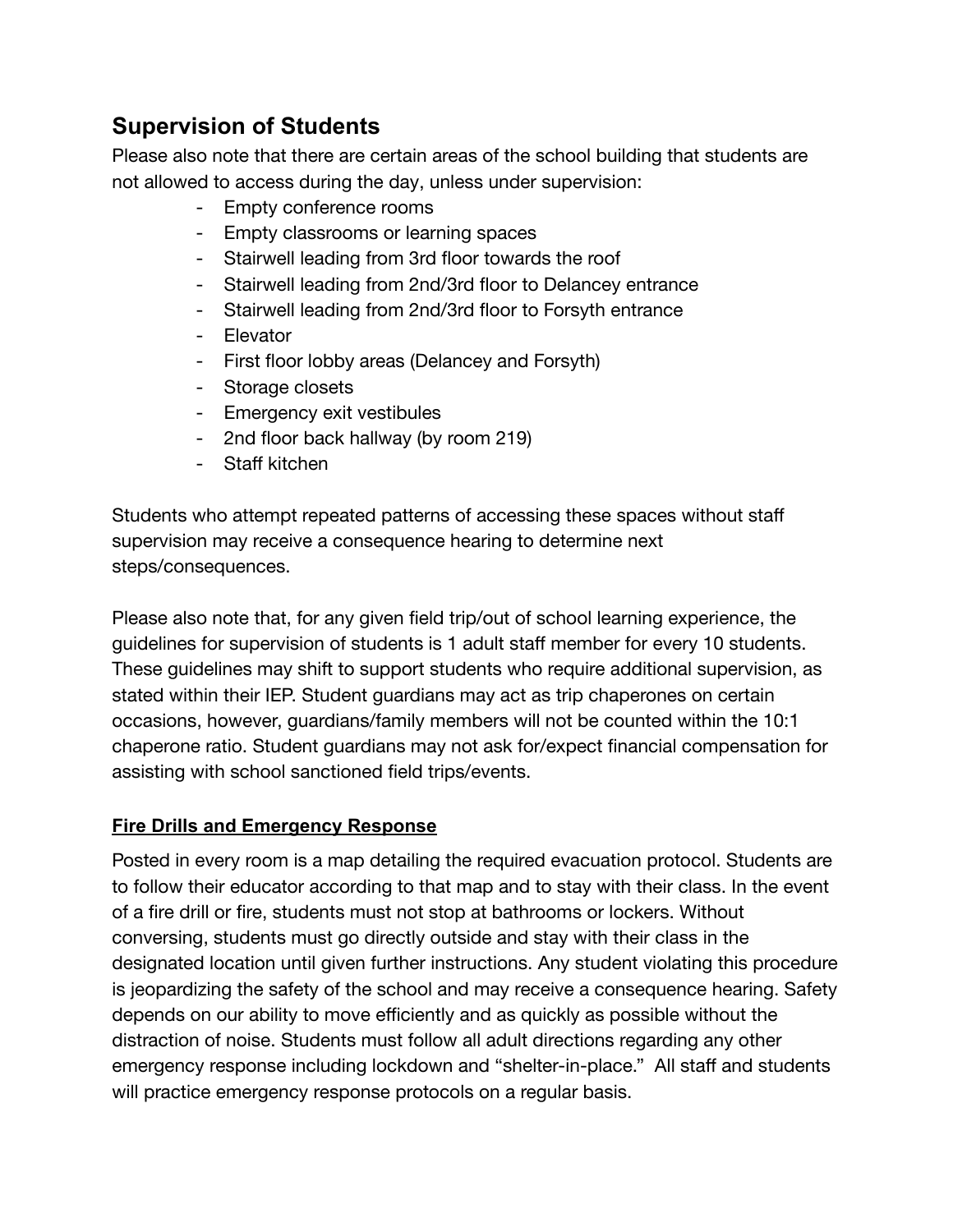#### **Personal Safety Outside of the Building**

To maximize personal safety outside the building, it is recommended that students stay in groups if possible and do not wear earbuds/earphones, talk on cell phones, or count money while walking down the street. Also, students should not engage in taunting conversations with other individuals. If students are threatened, they should go to a business or a public area as quickly as possible and make contact with their guardians/the police if necessary. If students are threatened in the vicinity of GO-NYC, students are recommended to return to school while calling their family members and/or police.

#### **Guests**

GO-NYC is a family-friendly open community. Guests must always obtain a visitor's pass from the second floor, front desk and must be accompanied by a staff member when traveling through the school building. Whenever possible, it is best practice for potential guests to please call ahead and inform the front desk of their intended visit time/purpose. This protocol will limit the amount of situations in which a guest may be denied entry to school, based on special circumstances. *However, please be aware that, if social distancing guidelines return, GO-NYC reserves the right to deny guests to the building based on adherence to restrictions for maximum capacity.* Please note that GO-NYC will follow any lawful guidelines to not permit access to guardians/family members with whom students are not allowed to have legal contact, as per their legal guardians. Any persons claiming to be legal guardians, but cannot be properly verified, will not be allowed to access the school building.

## **Bathroom Policy**

At GO-NYC we believe students actively engaging in rigorous lessons is essential for academic success. Leadership means that, as students grow, they learn to regulate their bodily patterns so as to not require a visit to the bathroom during every class period of the day. However, when a student needs to use the restroom during class, he or she will communicate this to the educator(s) within the learning space. Students will then be granted permission to exit class with the bathroom pass, but please note that there may be a wait list if more than one student is requesting use of the bathroom at the same time. Students are encouraged to please only use the bathroom when out with the bathroom pass, and avoid visiting other classrooms/tutorial spaces/offices. Students must still refrain from using cell phones when out with a bathroom pass.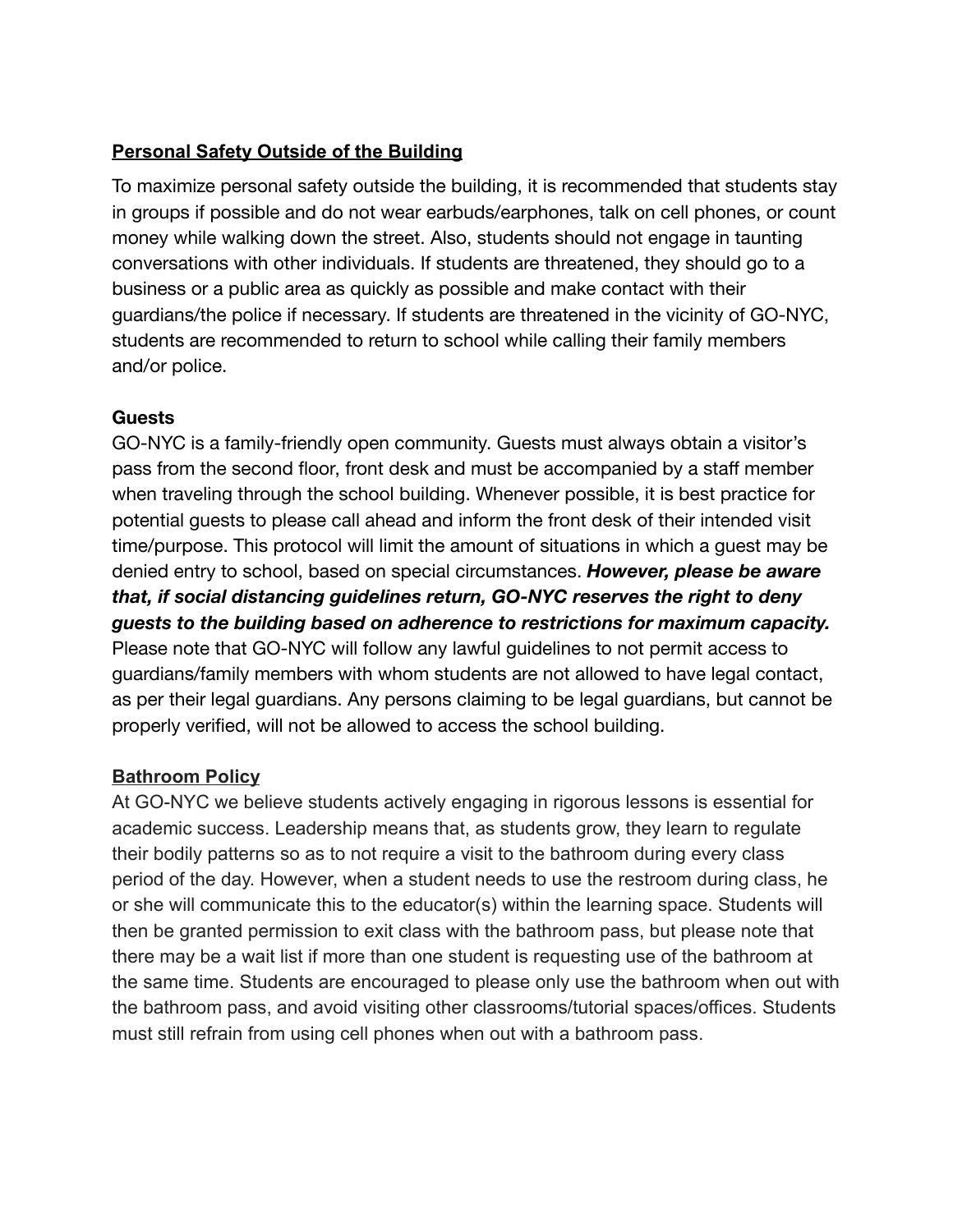*Students who have legitimate medical issues and require more frequent usage of the restroom should provide a doctor's note to the main office so that a permanent bathroom pass can be issued. Students with medical bathroom passes may use the bathroom at their own discretion, but must still communicate to their educators that they need to leave the classroom.*

#### **Healthy Foods**

Student nutrition and health is important at GO-NYC schools. Meals (breakfast and lunch) served to students via GO-NYC's Dining Services team will always be prepared and stored within the standards and protocols of the NYC Department of Education. Students who choose to bring food to school are politely reminded that poor eating habits can adversely affect student performance by causing, among other things, a lack of focus, low stamina, and/or behavioral outbursts – and, of course, long-term health consequences.

Teachers and staff planning fundraisers or other school-related events are encouraged to consider healthy food choices, when possible.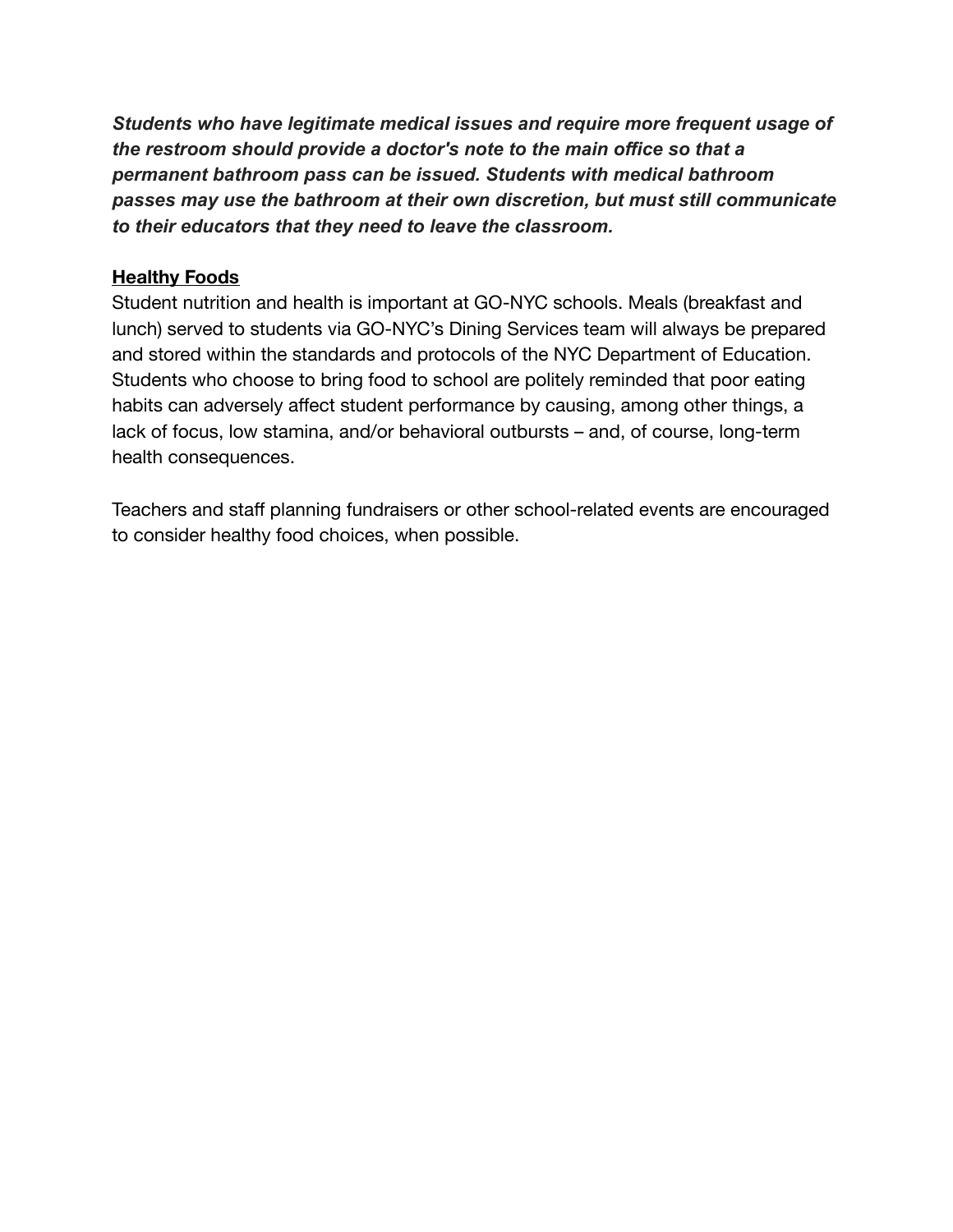## **Code of Conduct For Computer Use (1:1 Computing)**

At Great Oaks, we are pleased to provide computer equipment, computer services, and Internet access to its pupils and staff for education purposes. The purpose of providing technology resources is to improve learning and teaching through research, teacher training, collaboration, dissemination and the use of global communication resources. *Additionally, student usage of chromebooks via any virtual learning projects will be essential for students to show what assignments and concepts have been mastered as they work from home.* School administration will monitor all network activity on the network/computers in order to maintain the integrity of the networks, ensure proper use, and to be in compliance with Federal and State laws that regulate internet safety. *Please also note that any internet searches conducted during school hours that reflect interest in self harm, or harm to others, will be filtered to our school social work and culture teams, in order to swiftly ensure student safety.*

The following prohibited behavior and/or conduct using the school's computers includes, but is not limited to:

- 1. Sending or displaying offensive messages or pictures;
- 2. Using obscene language and/or accessing material or visual depictions that are obscene as defined in section 1460 of Title 18, United States Code;
- 3. Using or accessing material or visual despictions that are child pornography, as defined in section 2256 of Title 18, United States Code;
- 4. Using or accessing material or visual depictions that are harmful to minors including any pictures, images, graphic image files or other material or visual depictions that taken as a whole and with respect to minors, appeals to a prurient interest in nudity, sex, or excretion;
- 5. Depicting, describing, or representing in a patently offensive way, with respect to what is suitable for minors, sexual acts or conduct; or taken as a whole, lacks serious literary, artistic, political, or scientific value as to minors;
- 6. Cyber-bullying;
- 7. Inappropriate online behavior, including inappropriate interaction with other individuals on social networking sites and in chat rooms;
- 8. Harassing, insulting, or attacking other;
- 9. Damaging computers, computer systems or computer network/computers;
- 10.Violating copyright laws;
- 11. Using another's password
- 12.Trespassing in another's folders, work, or files;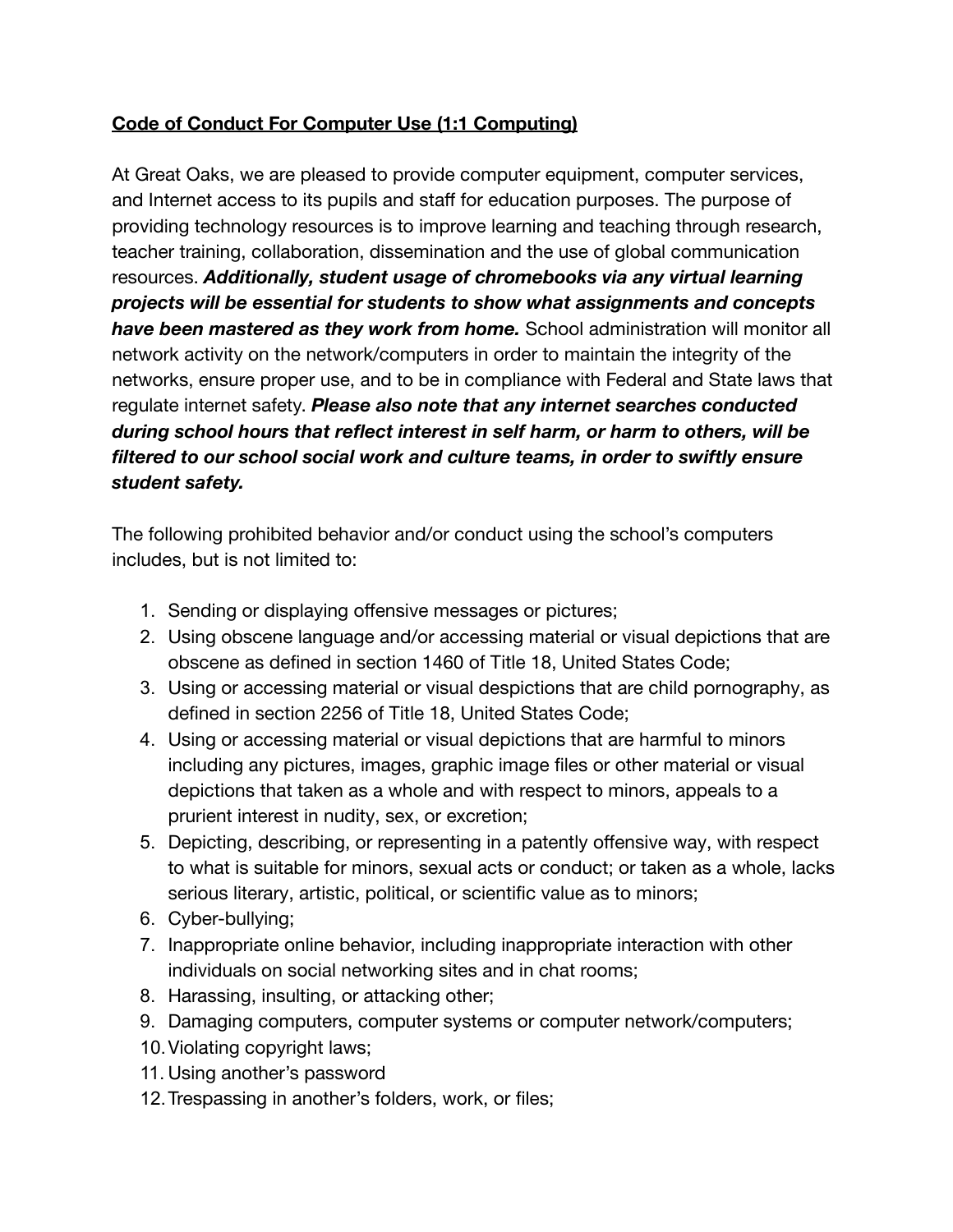- 13.Intentionally wasting limited resources;
- 14.Employing the computer networks/computers for commercial purposes; and/or
- 15.Engaging in other activities that do not advance the educational purposes for which computer networks/computers are provided.

Violations of the Great Oaks NYC Code of Conduct for Computer Use may result in a loss of access as well as other disciplinary or legal action. The consequences for violations of this Policy shall be determined within a consequence hearing.

Users have no right to privacy while using Great Oaks Charter School's Internet Systems and waive such rights herewith. The school monitors users' online activities and reserves the right to access, review, copy, store, or delete any electronic communications or files. This includes any items stored on Department-provided devices, such as files, e-mails, cookies, and Internet history.

Great Oaks Charter School reserves the right to disclose any electronic activity, including electronic communications, to law enforcement officials or third parties, as appropriate and consistent with applicable law. The school will fully cooperate with local, state, or federal officials in any lawful investigation concerning or relating to any illegal activities conducted through the school's Internet Systems.

#### **Student Responsibilities**

**Responsible students carefully use computers, other hardware, and printers.** Students will leave a computer working in the same condition as they found it, namely by making no setting changes that alter the computer's appearance or function; avoiding damage to the mouse, keyboard, printers, and furniture; and keeping the computer, monitor, keyboard, mouse, and furniture clean.

#### **Responsible students should practice leadership by using the Internet**

**appropriately**. Students are responsible for all web pages accessed. Students must earn Internet authorization by signing and returning the Acceptable Student Technology Use Policy. Students should not give out any personal information such as address, telephone number, parent's work address, or telephone number or any other person's address or telephone number without parental permission. Students should inform their guardians or a trusted staff member, if they experience an uncomfortable situation. Students should never agree to meet or to send any picture to someone they have communicated with online. Students will learn to check their email accounts on a regular basis. Educators will sometimes communicate with students and request assignments via email to prepare students for high school and college.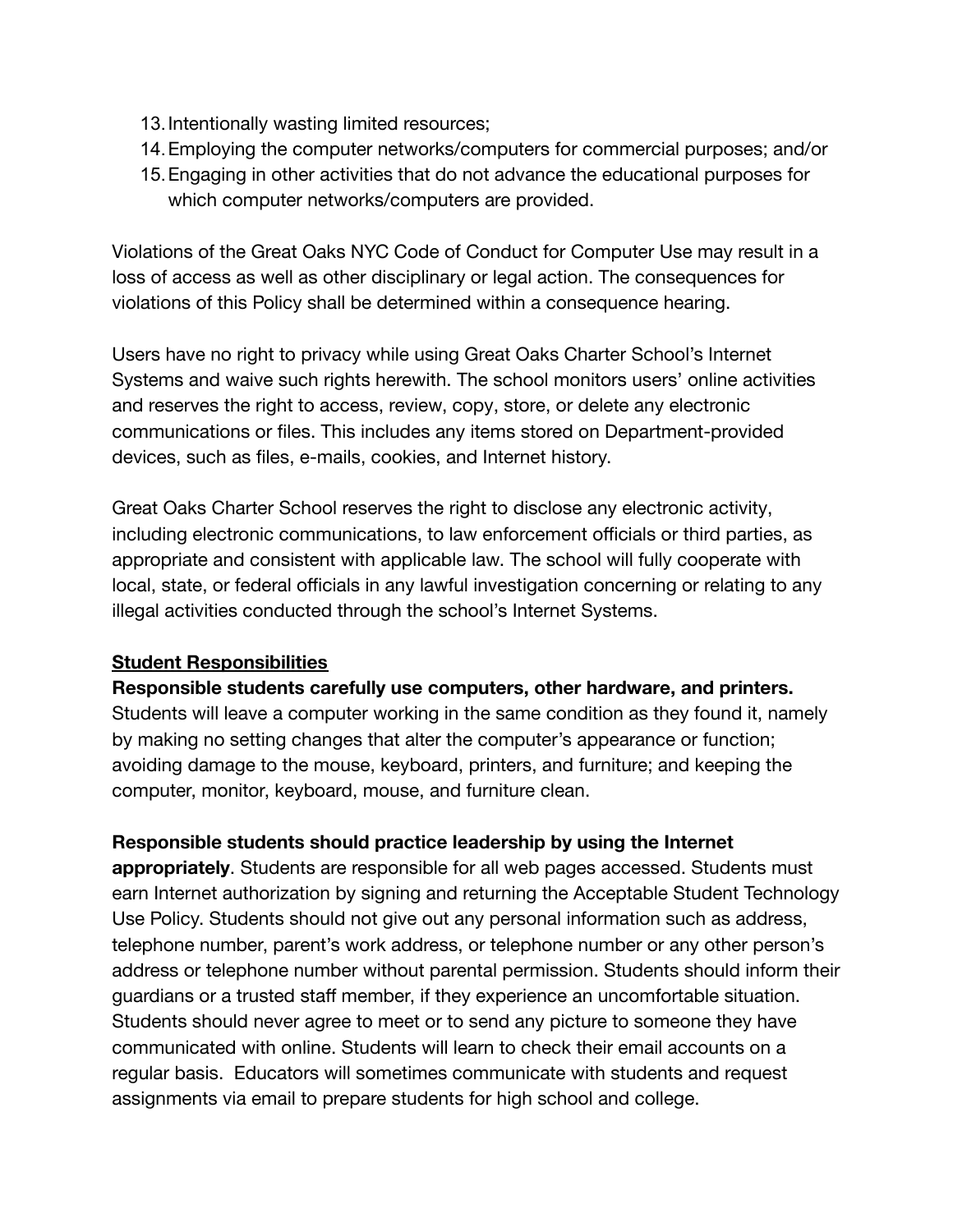## **Responsible students respect the privacy and rights of others.**

Students must keep their computer accounts and passwords private; if students have a group project, they will arrange with their teacher to create a shared folder for that particular assignment.

- Students may not access records of other students.
- Students may not alter any network address or identifiers.
- Students may not copy software from computers or destroy or damage another person's files or messages.
- Students must not attempt unauthorized entry to any area of the network or interfere with or disrupt any computer, network, source, or equipment, regardless of who may own, operate, or supervise it.

Students must create their own work and properly cite research sources. Copying someone else's work is plagiarism and may result in a failing grade and disciplinary action.

● Students may not use school computers, the school network, or the Internet (whether in school or not) to make inappropriate or negative comments about other students, teachers, administrators, or the school.

● Inappropriate comments made about students or staff, EVEN WHEN FROM COMPUTERS OTHER THAN THOSE AT SCHOOL, may be investigated as inappropriate behavior and/or harassment and may be investigated by the Dean of Students and Executive Director.

## **Cyberbullying**

*At GO-NYC, we understand how important it is that our students and community members feel safe online. As such, it is essential that students and families understand what defines "cyberbullying" and why we take it so seriously.* The law defines "cyberbullying" as the use of digital information and communication devices to willfully and repeatedly hurt either a person or persons through the medium of electronic text, photos, or videos. Examples of this behavior include but are not limited to:

- Sending false, cruel, vicious messages
- Creating websites that have stories, cartoons, pictures, and jokes ridiculing others
- Breaking into an email account and sending vicious or embarrassing materials to others

Engaging someone in electronic communication, tricking that person into revealing sensitive personal information and forwarding that information to others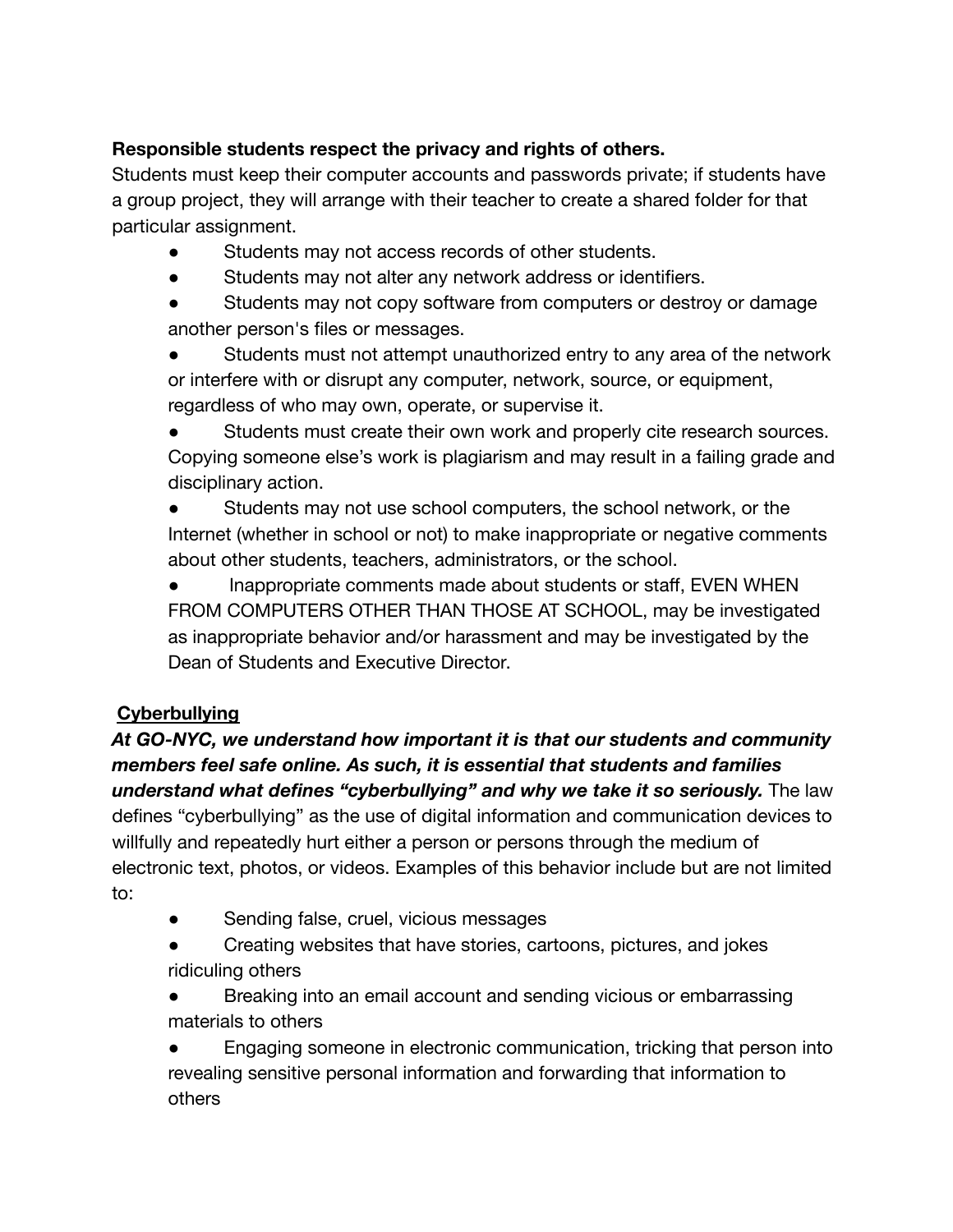Posting of a student picture without their permission

The online activities and technologies often used by students engaged in cyberbullying include but are not limited to social networking sites, chat rooms and discussion groups, instant messaging, text messaging, computers, cell phones and personal digital devices, digital cameras, cell phone cameras, and webcams. As new technologies emerge, they too may be included with the above forms of electronic communication.

# **Reporting, Investigation, Intervention, and Prevention of Cyberbullying**

Reporting Cyberbullying

- If a student feels that he/she is a victim of cyberbullying, or witnesses a student being bullied, the student may report the incident to the Dean of Students. Students may report cyberbullying situations anonymously.
- If a parent or guardian suspects cyberbullying, s/he may report it to the Dean of Students.
- Any staff member who witnesses or receives any report of cyberbullying shall notify the Dean of Students.
- All reports will be documented and maintained for the duration of the students' tenure at the school.
- The school will maintain a list of the number of confirmed acts of cyberbullying, without specific names. The school will make the list available upon request and will provide the number of confirmed acts of cyberbullying as required to the State Department of Education.

## **Investigation**

As with any situation involving a breach of school culture, the Dean of Students will take the following action:

The Dean of Students will investigate legal guardians' reports, student reports (anonymous or otherwise), and/or evidence of cyberbullying to determine the proper action. Please note that no disciplinary action will be taken solely on the basis of an anonymous report, as all reports must first be proven valid before action is taken.

The Dean of Students will then meet with and question the student(s) accused of bullying, as well as the student(s) being cyberbullied. *Students not directly involved in the initial instance of bullying, but who forward/repost posts/screenshots/images/etc. of cyberbullying (instead of reporting it) should be cautioned that such behavior also constitutes cyberbullying.*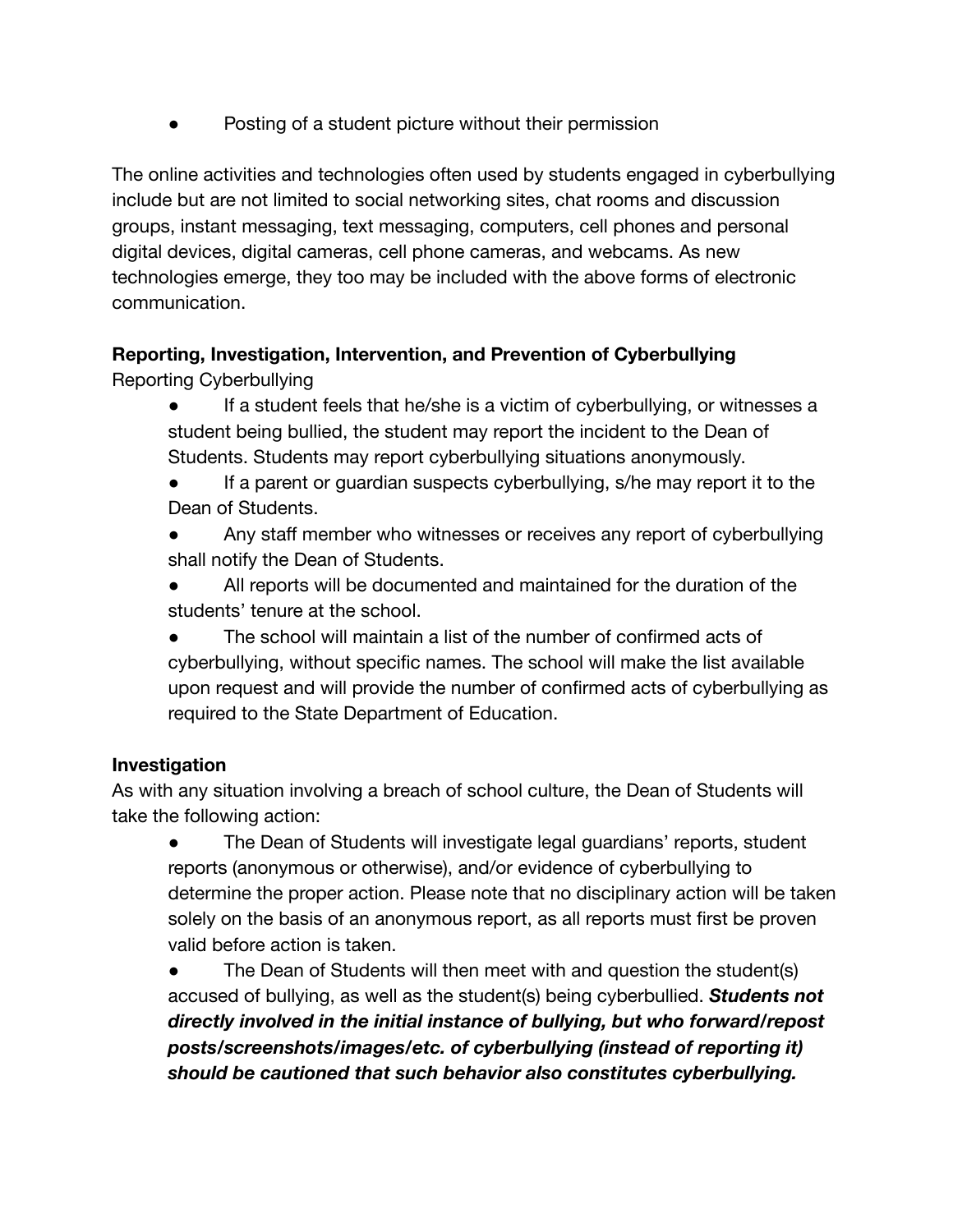The Dean of Students or his/her designee will call the legal guardians of all students involved in verified incidents of cyberbullying and inform them of the incident, the school's response, and the consequences. *Please note that, while we will always seek the most restorative outcomes possible to resolve incidents of bullying/cyberbullying, the physical and emotional safety of students is our most important responsibility. Thus, extreme and/or persistent incidents of verified bullying and cyberbullying may lead to potential consequence hearings, suspensions, and possible removal (expulsion) from the Great Oaks community. Guardians can assist in preventing any of these outcomes by monitoring their childrens' social media accounts, etc., as many students are not yet of the age where they fully understand the potential impacts and consequences of bullying/cyberbullying.*

#### **Prevention**

GO-NYC school will send consistent messages to students throughout the school year that bullying is not part of our school's culture and will not be tolerated. Prevention may include, but is not limited to the following:

● The school will maintain rules prohibiting cyberbullying, harassment, and intimidation and will establish appropriate consequences for those who bully other students.

As part of our character education program, the school will provide time and age appropriate curricula for all classes to discuss bullying in school and the effects of it.

• The school will work to protect the safety and security of minors when using electronic mail, chat rooms, and other forms of direct electronic communications.

• The school will discuss GO-NYC core values with legal guardians during orientations.

• The school's Wednesday PD program will contain a time to discuss promoting positive school culture including character development and bullying prevention.

The school will use common time with students to discuss cyber safety and cyberbullying issues with students.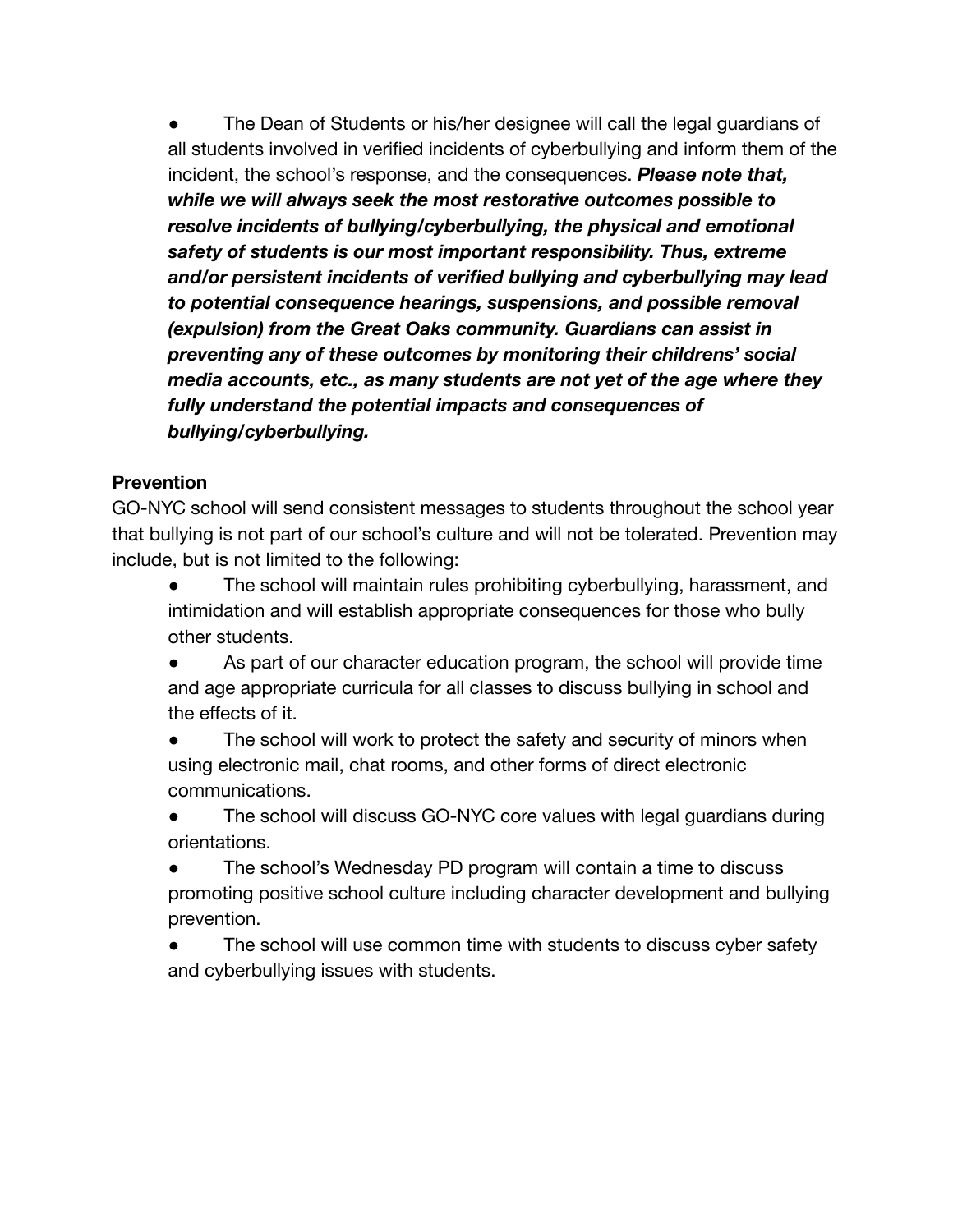#### **Behavior Interventions Students with Special Needs**

Students with disabilities may receive consequences in accordance with the procedural safeguards set forth in both federal and state laws and regulations under the IDEA (Individuals with Disabilities Education Act) and/or Section 504 of the Rehabilitation Act.

GO-NYC shall maintain written records of all suspensions and expulsions of students with a disability including the name of the student, a description of the behavior engaged in, the disciplinary action taken, and a record of the number of days a student has been suspended or removed for disciplinary reasons.

Students with IEPs who earn repeat behavior referrals may first be referred to the Director of Inclusive Learning and/or Case Manager for additional support before traditional school based consequences are imposes, as GO-NYC Deans of Students are trained to reference student IEP's/additional support documents to ensure that discipline and support are consistent with IEP parameters.

Students for whom the Individualized Educational Plan (IEP) or Section 504 Plan includes a Behavior Intervention Plan (BIP) will be disciplined in accordance with the BIP. If the BIP appears not to be effective or if there is a concern for the health and safety of the student or others if the BIP is followed with respect to the infraction, the matter will be immediately referred to the Director of Inclusive Learning, CSE or Section 504 team for consideration of a change in the BIP and/or IEP.

If a student identified as or suspected of having a disability is suspended from school for a total of nine school days (consecutive or non consecutive), a CSE or Section 504 Team meeting shall be promptly convened to determine whether the misconduct is a manifestation of the student's disability.

Legal guardians shall be informed of the need to convene a Manifestation Determination Review (MDR) meeting on the date on which the decision to discipline a student is made, or as soon as possible thereafter. The legal guardians of the student shall be provided with a procedural safeguards notice setting forth their rights under the IDEA. As soon as possible but no later than ten (10) school days after the date on which such a decision is made, the CSE or Section 504 team shall meet and review the relationship between the child's disability and the behavior subject to disciplinary action.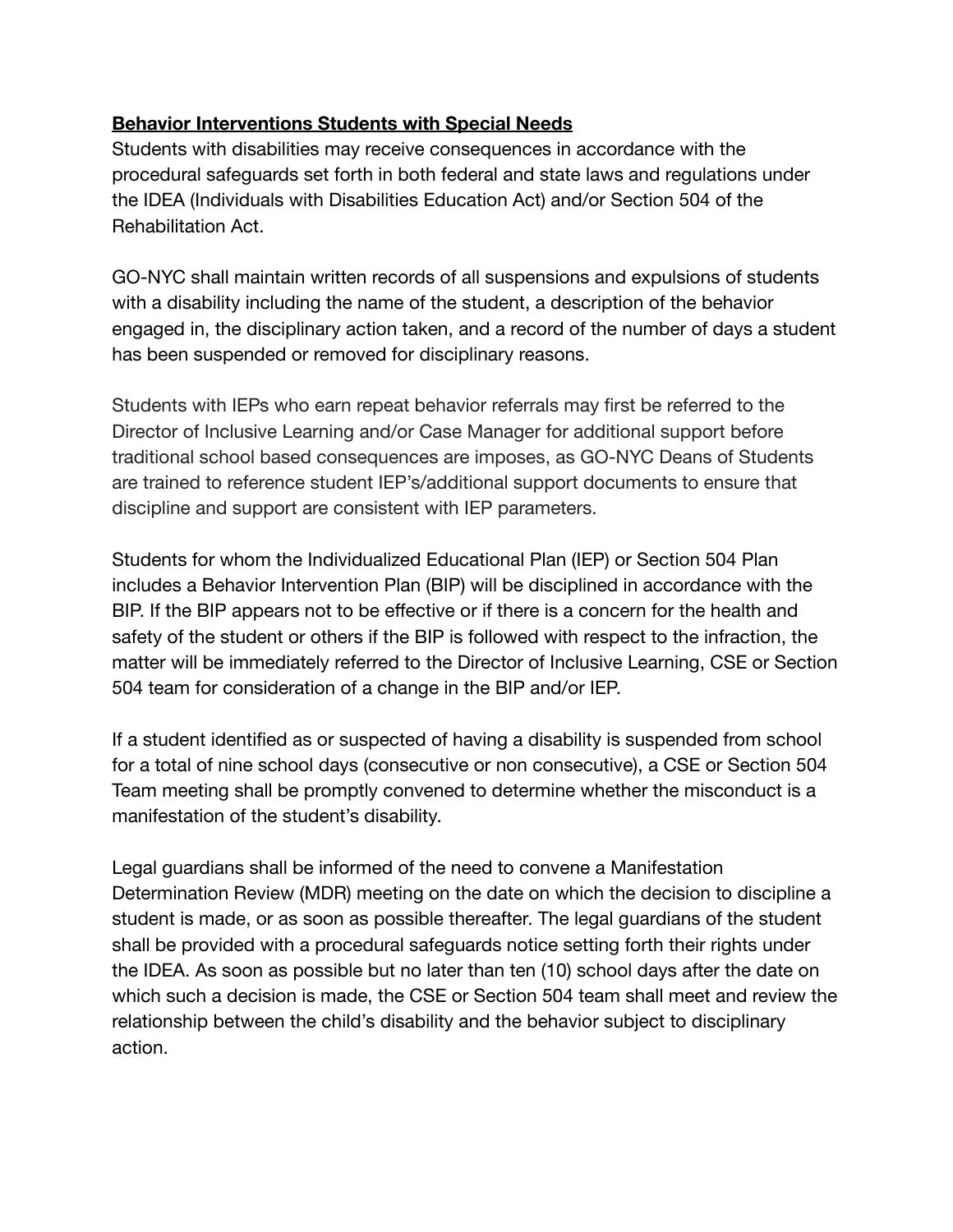If, upon review, it is determined that the child's behavior was not a manifestation of his or her disability, then the child may be disciplined in the same manner as a child without a disability for that particular behavioral event. The student shall receive an alternative educational plan in accordance with the IEP as modified by the CSE in light of the discipline.

Legal guardians may request a due process hearing to challenge the manifestation determination. Except as provided below, the child will remain in his or her current educational placement pending the determination of the hearing.

If the CSE finds that the misconduct was a manifestation of the student's disability, the CSE and school shall consider the student's misconduct and revise the IEP/BIP to prevent a recurrence of such misconduct and to provide for the safety of the other students and staff. If there is no current behavior intervention plan, the school, in consultation with the CSE must also develop a plan to address the behavior that led to the disciplinary action.

#### **Provisions of Services during Referral**

Those students removed for a period less than ten (10) consecutive days will receive all classroom assignments and a schedule to complete such assignments during the time of his or her suspension. Provisions will be made to permit a suspended student to make up assignments or tests missed as a result of such suspension.

During any subsequent removal that, combined with previous removals, equals ten (10) or more school days during the year, services must be provided to the extent determined necessary to enable the child to appropriately progress in the general curriculum and in achieving the goals of his or her IEP. In these cases, school personnel, in consultation with the child's special education teacher CSE or Section 504 Team, shall make the service determination.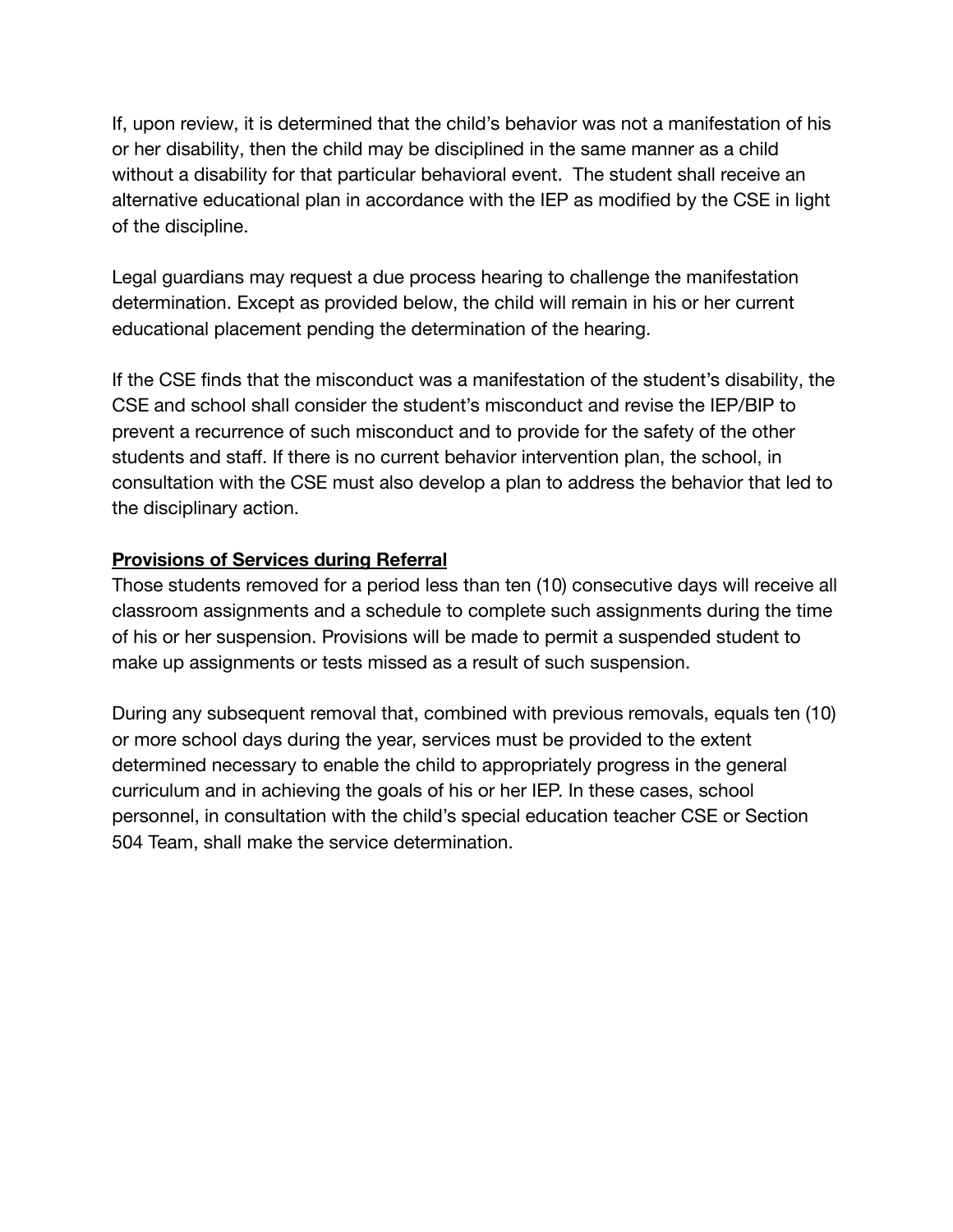## **Student Support: GO-NYC Social Work Team**

The GO-NYC Social Work Team consists of counselors who are trained to address the social, emotional, behavioral, and mental health needs that serve as obstacles to student potential towards mastery, leadership, and community. We strive to promote a school environment that supports a sense of belonging, the development of positive relationships, and enhanced self-esteem and empowerment.

Our services include:

- Providing individual and group counseling
- Assisting in crisis intervention, as needed.
- Facilitating non-mandated shared interest group counseling.
- Contributing to students' Individualized Education Plans (IEPS), when applicable
- Collaborating with educators, families, and community agencies to advocate for student services and students' best interests
- Utilizing family strengths to enable families to function in ways that support their children's education and well being
- Providing resources and information pertaining to community services/agencies and making referrals to appropriate agencies
- Assisting staff in responding to behavioral concerns by enhancing their knowledge of social/emotional needs
- Going on home visits, as needed, to assist families in need of additional care

We are eager to join you in supporting your child as they learn to understand the intersection of family, community, and cultural differences while navigating the school system and their peers. We invite you to reach out to the team at [gonycsocial@greatoakscharter.org](mailto:gonycsocial@greatoakscharter.org) to schedule an appointment at any time.

## *\*Please note that counseling sessions with students are strictly confidential unless there is reason to believe that the student intends to seriously harm self, other, or is suspected of being harmed.*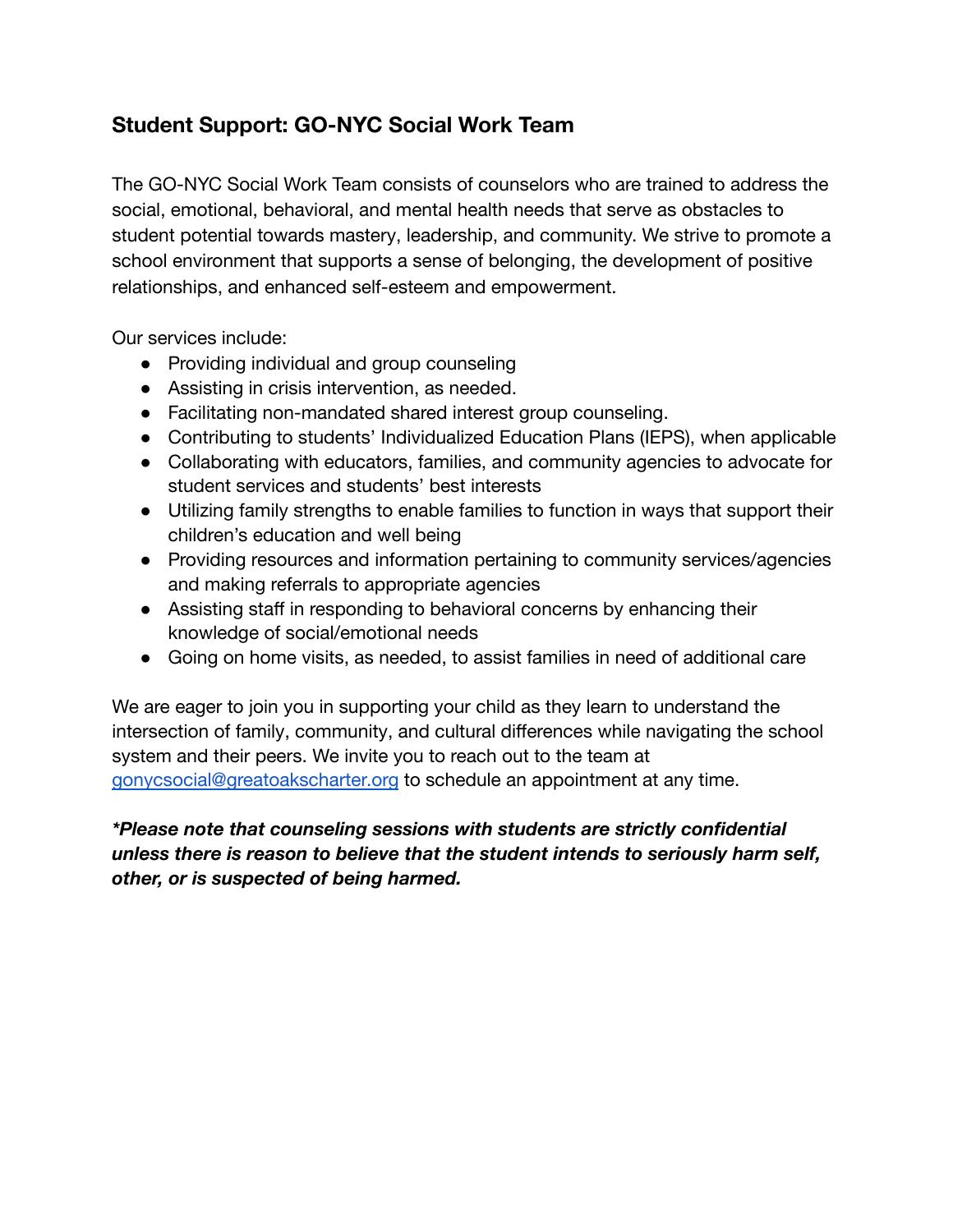#### **Students' Rights**

The right of students to freedom of expression shall not be abridged, provided that such right shall not cause any disruption or disorder within the school. Freedom of expression shall include without limitation, the rights and responsibilities of students, collectively and individually, (a) to express their views through speech and symbols, (b) to write, publish, and disseminate their views, and to assemble peaceably on school property for the purpose of expressing their opinions. Any assembly planned by students during regularly scheduled school hours shall be held only at a time and place approved in advance by the Principal (or designee).

No expression made by students in the exercise of such rights shall be deemed an expression of school policy, and no school officials shall be held responsible in any civil or criminal action for an expression made or published by students.

## **Freedom of Speech**

Students' right to free speech comes with the following restrictions:

- What a student says may not disrupt the work and discipline of the school in a material or substantial way;
- A student's words may not incite others to disrupt the work or discipline of the school or disobey the laws;
- No students may be obscene;
- Students may not say (slander) or write things about (libel) another person that damage that person's reputation and are not true, if they know the statement to be false or don't care whether it is true or false; and
- Students may not use fighting words, i.e., words that are likely to produce a violent action including racial, sexual, ethnic, or religious slurs.

## **Freedom of Press**

Students may express their opinions in publications and other written material as long as it follows the standards of good taste. Unofficial or underground publications distributed at school will not be censored so long as they are signed by the author(s), and are not disruptive, defamatory, obscene, or containing "fighting words." GO-NYC reserves the right to regulate the content of "school-sponsored express activities." Any signs posted must be signed by the person who puts it up and must be posted in the designated area in the school.

## **Freedom of Religion**

Students have the right to be absent from school for observance of the holy days of their religion. legal guardians/legal guardians must notify the school office in writing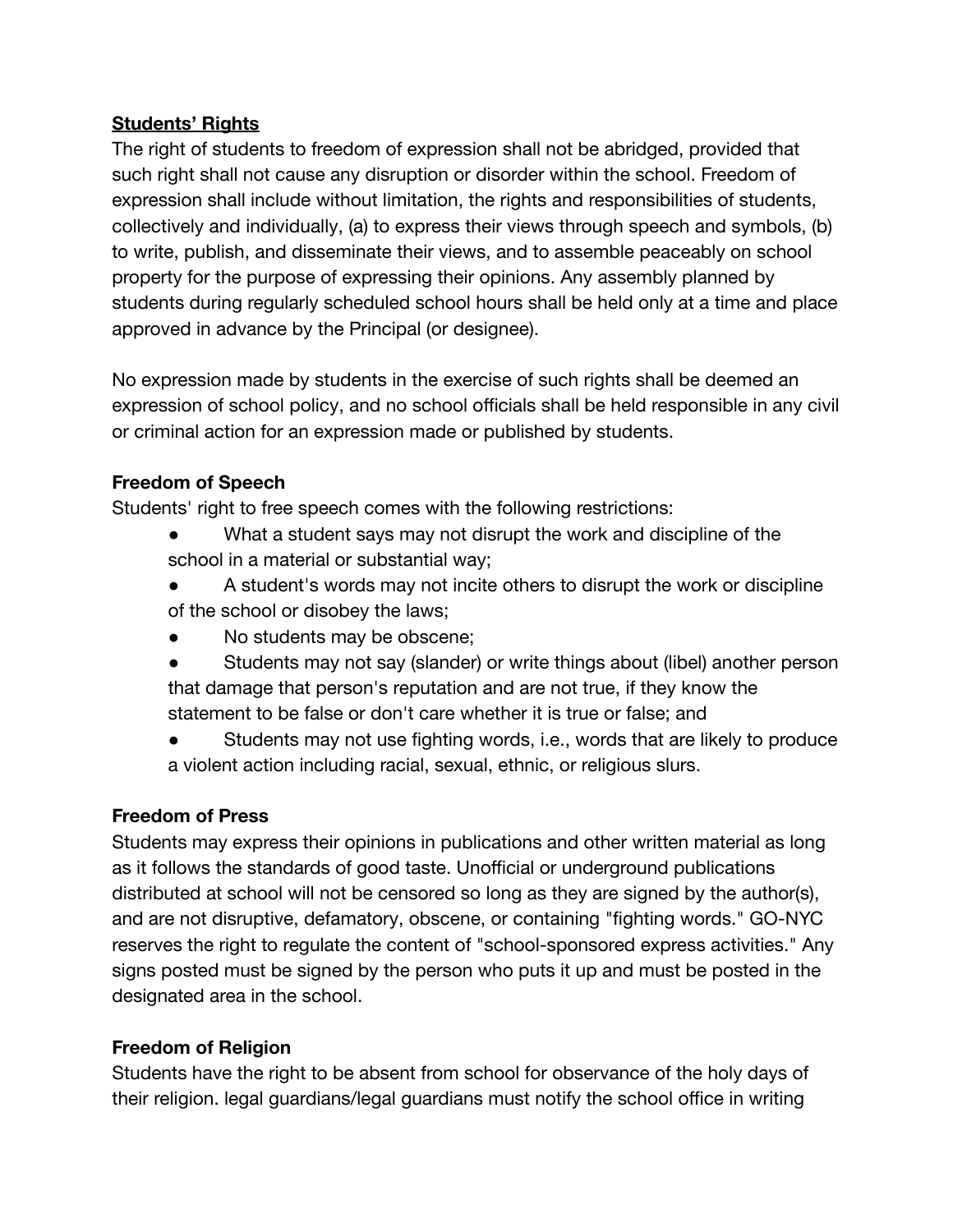prior to the absence. An absence for religious reasons does not count as an official absence from school.

## **Right to Equal Education**

GO-NYC students cannot be prevented or discouraged from participating in any school activity because of race, gender, sexual preference, religion, national origin, or disability.

## **What To Do If Rights Are Violated**

Students are encouraged to talk to their teachers, Principal, or someone else in the school. Any member of the school community who believes he/she has been subject to or bears witness to discrimination on the basis of race, gender, age, sexual orientation, religion, national origin, disability, or disability may file a complaint with the Principal. The Principal will make a determination in the matter. If that determination is unsatisfactory, the member of the school community can request a hearing before the Executive Director by submitting a request in writing to the school office.

## **Student-Initiated Groups**

Non-curriculum‐related student groups can meet on school premises for purposes of religious, political, or philosophical discussion during non‐instructional time if approved by the Principal, subject to the following:

- Attendance at the meeting must be voluntary and student initiated;
- The meeting will not be school-sponsored;
- One or more school employees shall be present in a non-official capacity only.
- Non-school persons may not direct, conduct, control, or regularly attend meetings; and
- All school rules, applicable laws, and the constitutional rights of other persons must be observed.

Approval by the Principal may not be denied on the basis of the religious, political, philosophical, or other content of the speech at a meeting unless the meeting does, or is likely to, materially and substantially interfere with educational activities within the school, is unlawful or is in violation of any applicable School District policies or school rules.

Non‐curriculum related student groups shall also be granted the following:

• Access to classrooms in the school for meetings and events during non-instructional time.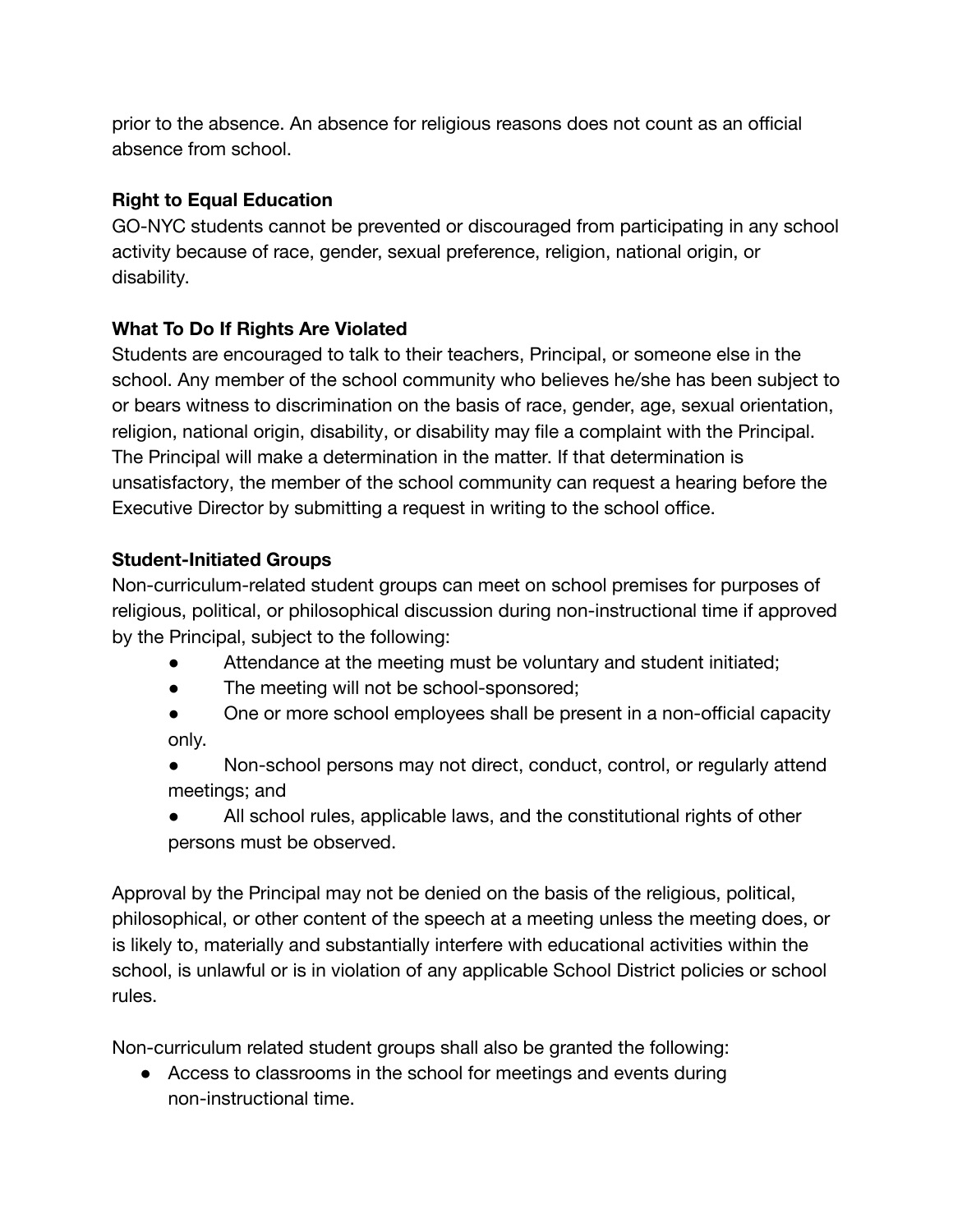- The ability to submit student group announcements to be made during advisory periods;
- The opportunity to hold fundraising activities and engage in community service;
- Access to any public forum where announcements and events are communicated; and
- Inclusion of the group in the school yearbook.

Non-curriculum related student groups cannot participate in or make presentations as a group to town hall assemblies held in the school. In addition, the school shall not expend public funds to non-curriculum related student groups for transportation, teacher/sponsor salary, textbooks, equipment, uniforms, activity accounts, and anything else beyond the cost of the activities and opportunities listed above.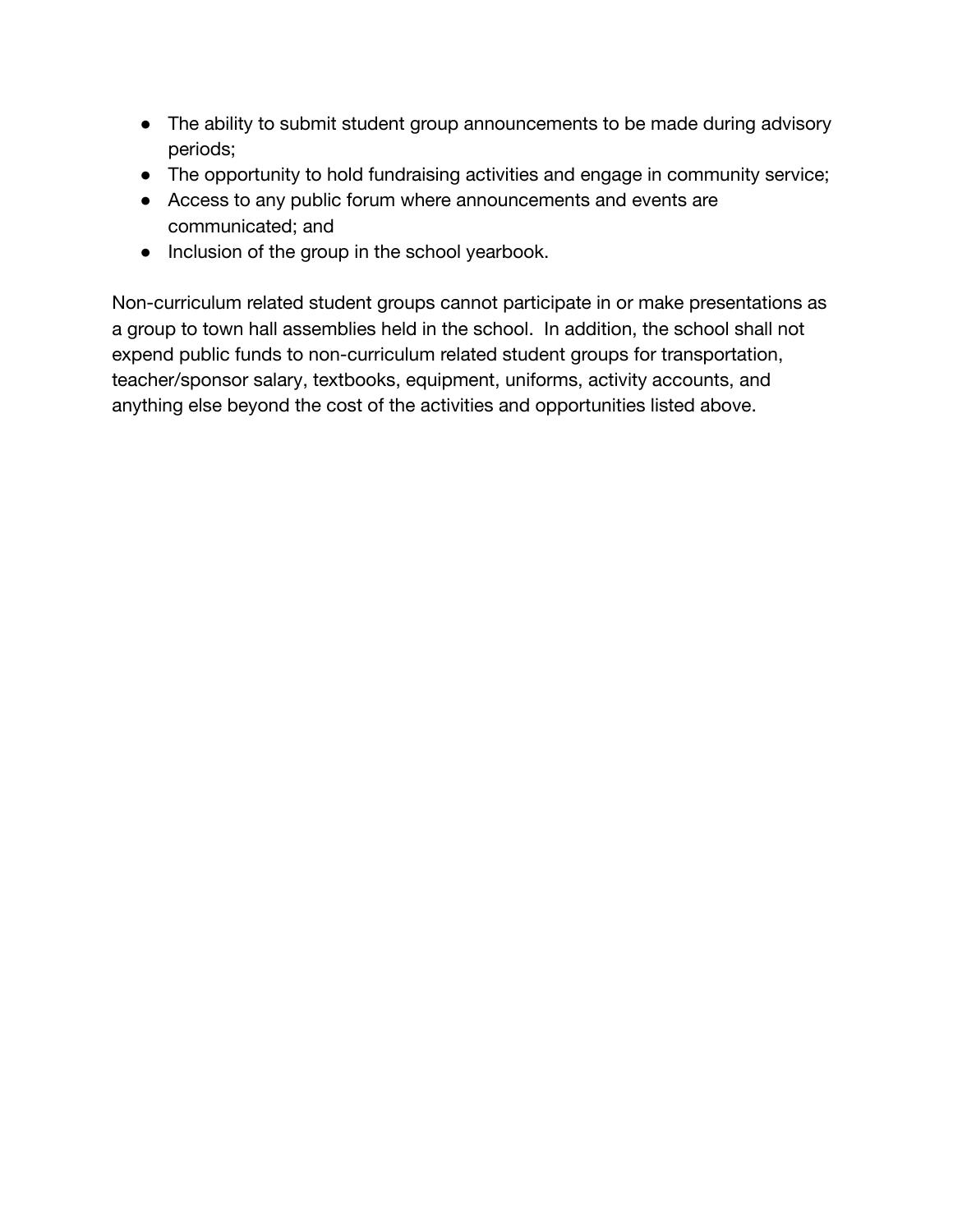#### **Medical Policies**

#### **Records and Physical Exams**

In order to enroll at GO-NYC, every student must have up-to-date physical and health records, including immunizations. Students will be excluded from school until that record is provided or until a record of an upcoming medical appointment is provided by parent/guardian.

#### **Medications**

If a student requires medication during school hours, the distribution of the medications will be supervised by the Nurse or the Office Manager under the following guidelines required by state law:

- Prescription medications must be supplied in the original pharmacy container; the container must be identified with the following information: Student name, Name of Medication, Doctor's Name and Phone Number, Pharmacy and Phone Number;
- Legal guardians must sign the appropriate administration forms; and non‐prescription medications must also be supplied in the original container and must be accompanied by written consent from parent/guardian.
- The school's Office Manager, Diane Marrone, is the primary person and back-up person authorized to administer medication in the absence of the school nurse. All medication must be placed in a locked box at the front desk. In order to administer any prescribed medication to a student or child, there must be a doctor's note on file. For any over the counter medication, a note signed by the parent with directions must be present. Furthermore, a log will be kept on file that indicates the following: Name of Student/Child, Name of Medication, Date, Time, and Who Dispensed Medication.
- Students are responsible for coming to the front desk to receive their medications at the appropriate time. Students are not allowed to have medications in their possession or in their lockers. This includes any over‐the‐counter medications.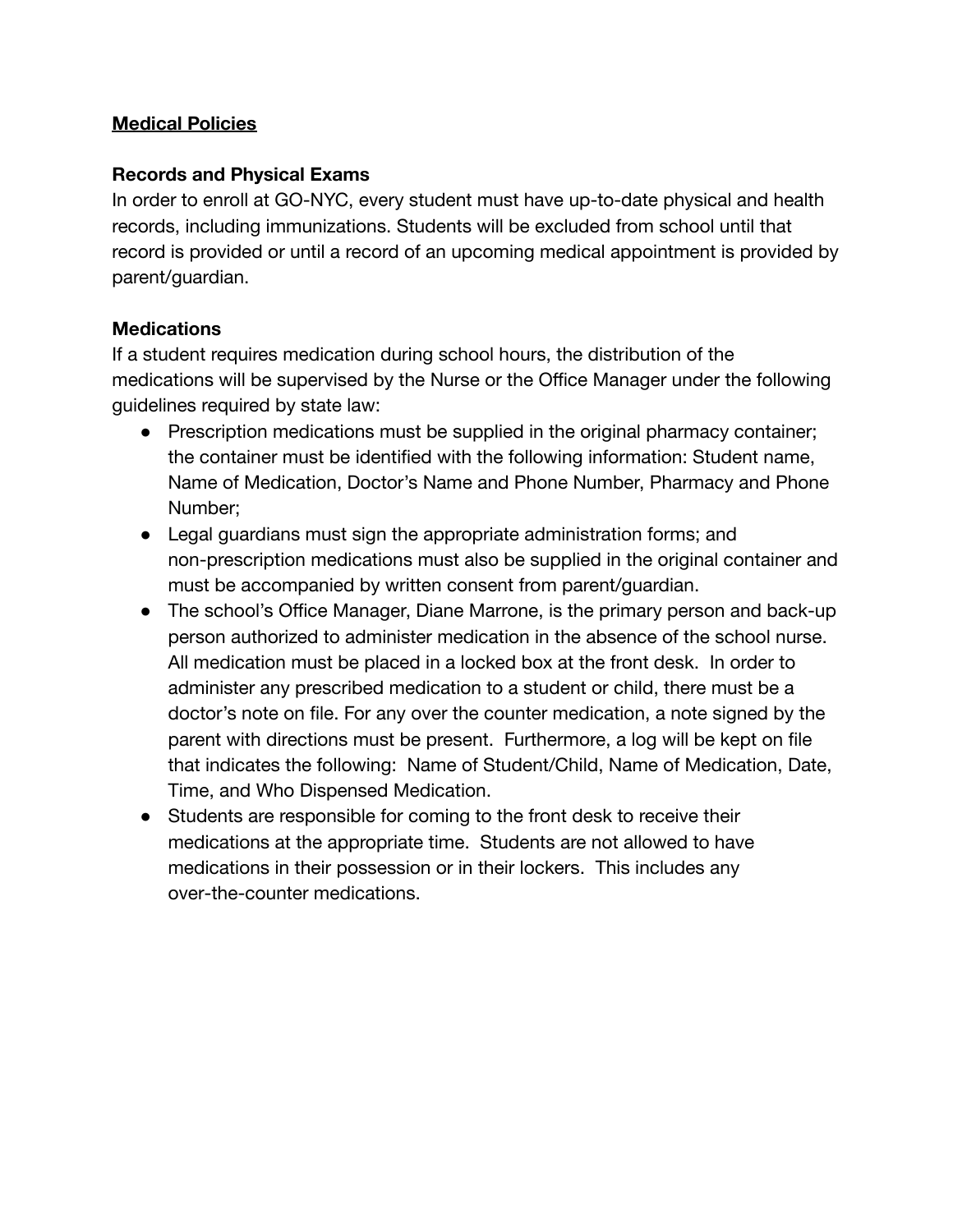## **Every Student Succeeds Act**

The Every Student Succeeds Act of 2010 formerly known as the Federal No Child Left Behind Act of 2001 requires school districts that receive federal Title I funding to notify legal guardians of their right to know the professional qualifications of the classroom teachers who instruct their child. GO-NYC is a Title I school.

As a recipient of these funds, GO-NYC will provide you with this information in a timely manner if you request it. Specifically, you have the right to receive the following information about each of your child's classroom teachers:

- Whether the teacher meets the state qualifications and licensing criteria for the grades and subjects he or she teaches.
- Whether the teacher is teaching under emergency or provisional status because of special circumstances.
- The teacher's college major, whether the teacher has any advanced degrees, and the field of discipline of the certification or degree.
- Whether paraprofessionals provide services to your child and, if so, their qualifications.

GO-NYC is committed to providing quality instruction for all students and does so by employing the most qualified individuals to teach and support each student in the classroom. Please feel free to contact the school if you wish to receive this information or if you have any questions.

## **Public Documents / Freedom of Information Act (FOIA)**

GO-NYC fully complies with the Freedom of Information Act (FOIA). Any requests for school records or information from the school must be in writing and submitted to the principal or his/her designee(s).

Within five business days of receipt of a written request, the school, depending on the requested information, responds by:

- Making the information available at the school itself during normal business hours to the person requesting it;
- Denying the request in writing; or
- Providing a written acknowledgment of receipt of the request that supplies an approximate date for when the request will be granted or denied.
- If the person requesting information is denied access to a record, he/she may, within thirty (30) days, appeal such denial to the principal or his/her designee(s). Upon timely receipt of such an appeal, the school, within ten (10) business days of the receipt of the appeal, fully explains the reasons for further denial or provides access to the record(s) sought. The school also forwards a copy of the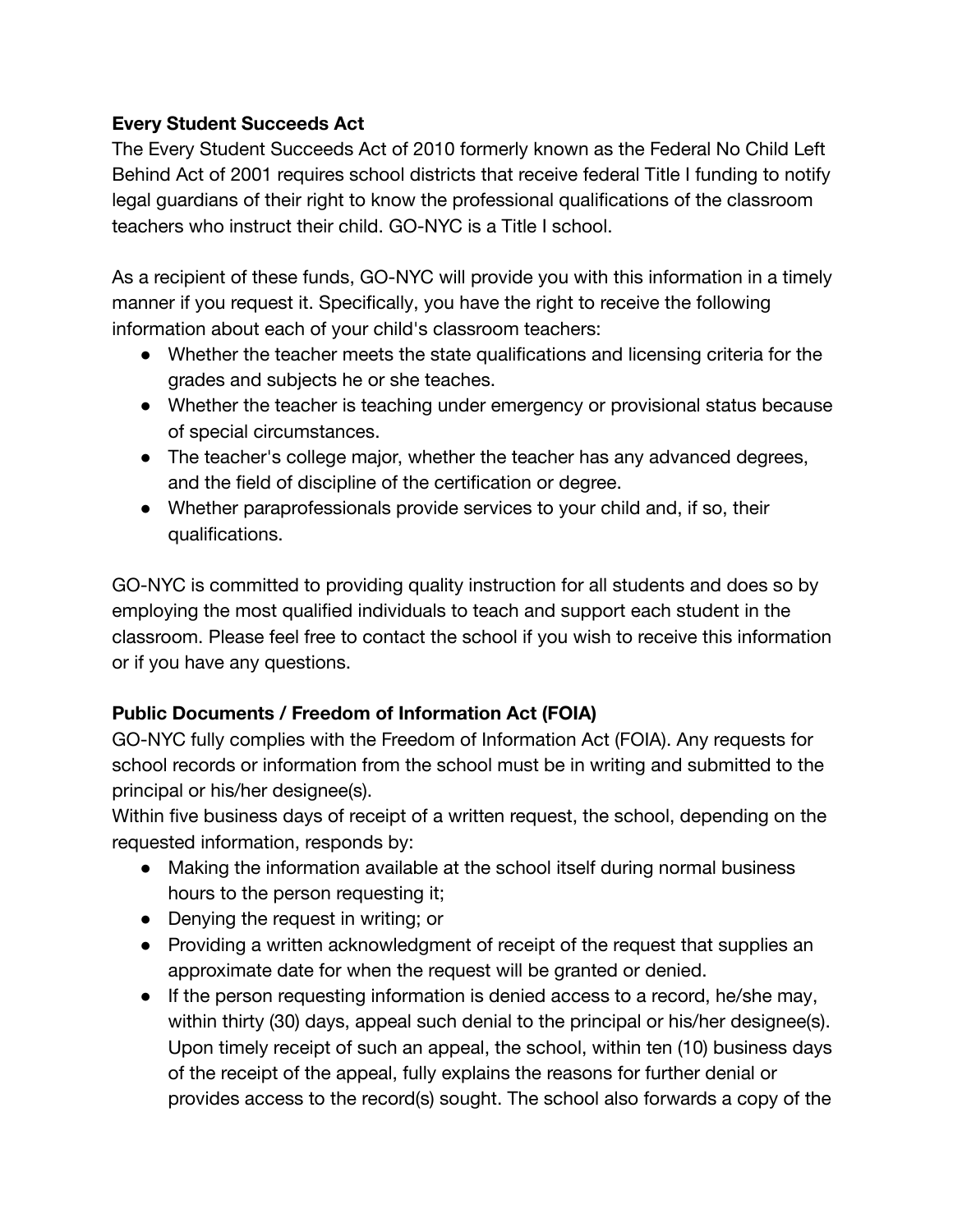appeal, as well as its ultimate determination, to the Committee on Open Government. If further denied, the person requesting information may further appeal through an Article 78 proceeding.

The school may deny access to requested records if:

- Such records are specifically exempted from disclosure by state or federal statute;
- Such access would constitute an unwarranted invasion of personal privacy;
- Such records, if disclosed, would impair present or imminent contract awards or collective bargaining negotiations;
- Such records are trade secrets and which, if disclosed, would cause substantial injury to the competitive position of a commercial enterprise;
- Such records are compiled for law enforcement purposes for which disclosure is precluded by state or federal law;
- Such records, if disclosed, would endanger the life or safety of any person;
- Such records are computer access codes; and/or
- Such records are internal materials that are not statistical or factual tabulations of data, instructions to staff that affect the public, a final policy, nor external audits.

The school may charge a copying fee for each page requested to be copied. The fee can be no more than the fee allowed by state law.

## **Use of Pictures & Videos of students**

GO-NYC often takes pictures and videos of students during regular school activities to capture the joy and excitement of learning that takes place and to celebrate the accomplishments of our teachers and students. Pictures and videos taken of students and staff are used for various school-related purposes.

We put pictures of students and staff in our student information system so that teachers and staff can identify all students and call them by name (internal); we publish photo directories of students and staff (internal); and we post pictures of students and staff at the school (internal).

GO-NYC uses its websites and social media sites to celebrate the success stories and great achievements of our students. We use photographs, videos and other digital tools to complement our narrative of that success. We therefore advise the following: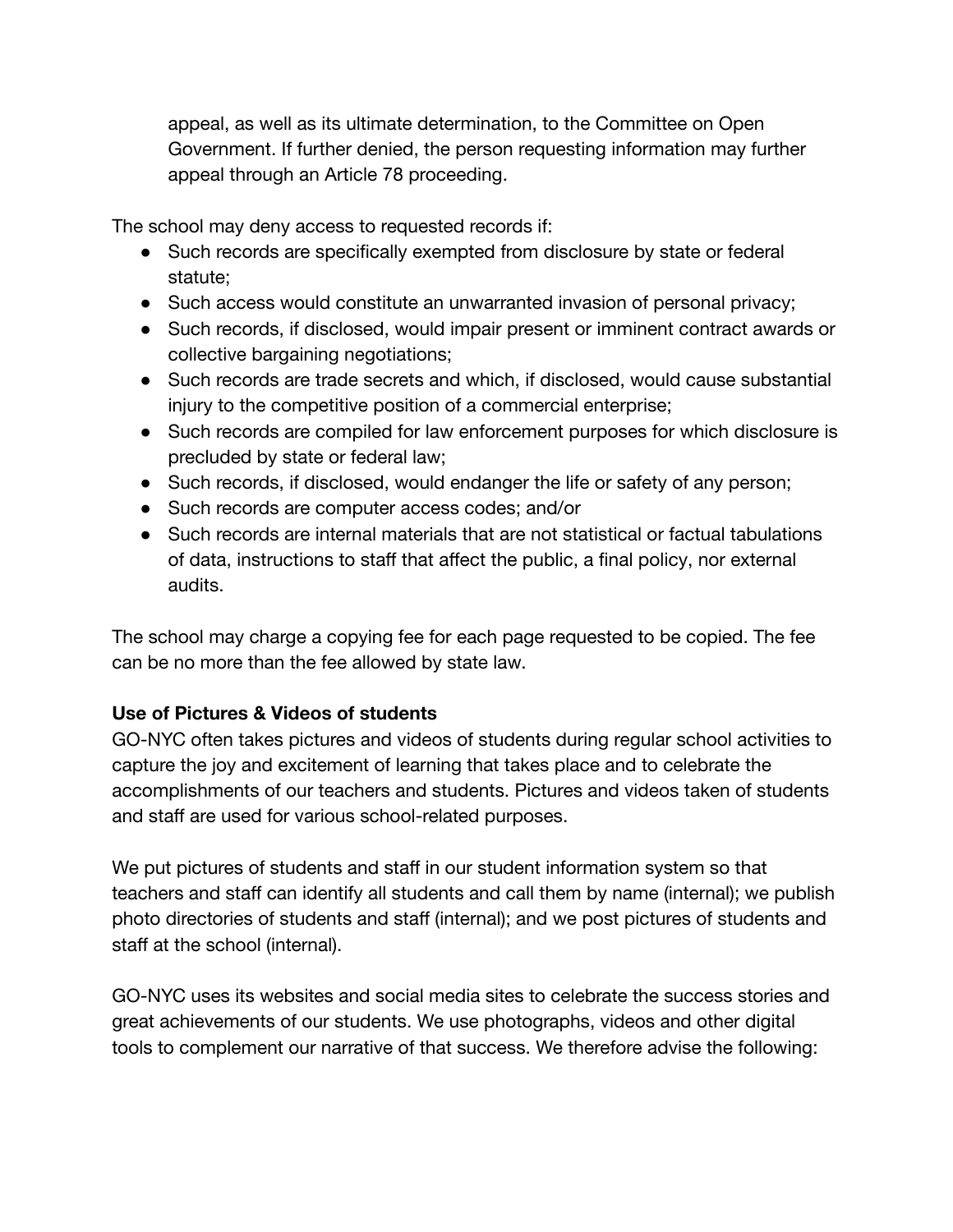- Photographs or videos of children will only be displayed through our various platforms. Consent is provided through the signing and agreement of this handbook.
- Children will not be named in full. Should their full name be used at any stage, verbal permission will be sought by parents/guardians.
- No child shall be photographed and named under that photograph specifically if they are the only student photographed.

If the parent does not want his or her child's photo to be used for such purposes, he or she should let the school's administration know in writing.

By signing the attached release form, legal guardians are consenting to allow their child's photo to be used for external purposes. If the parent does not want his or her child's photo to be used for such purposes, he or she should not sign the media release.

## **Family Education Rights and Privacy Act (FERPA)**

The Family Educational Rights and Privacy Act (FERPA) (20 U.S.C. § 1232g; 34 CFR Part 99) is a Federal law that protects the privacy of student education records. The law applies to all schools that receive funding under an applicable program of the U.S.

FERPA gives legal guardians certain rights with respect to their children's education records. These rights transfer to the student when he or she reaches the age of 18 or attends a school beyond the high school level. students to whom the rights have transferred are "eligible students."

In accordance with FERPA law:

- Legal guardians or students over 18 years of age have the right to inspect and review the student's education records maintained by the school.
- Legal guardians or students over 18 years of age have the right to request that a school correct records that they believe to be inaccurate or misleading. If the school decides not to amend the record, the parent or eligible student then has the right to a formal hearing.
- The issue will first be heard by the superintendent of GO-NYC or the superintendent's designee. If the parent or eligible student is still not satisfied with the decision of the superintendent or the superintendent's designee, a hearing with the board of trustees or a designated subcommittee of the board may be requested. The decision of the board of trustees or its designated subcommittee is final.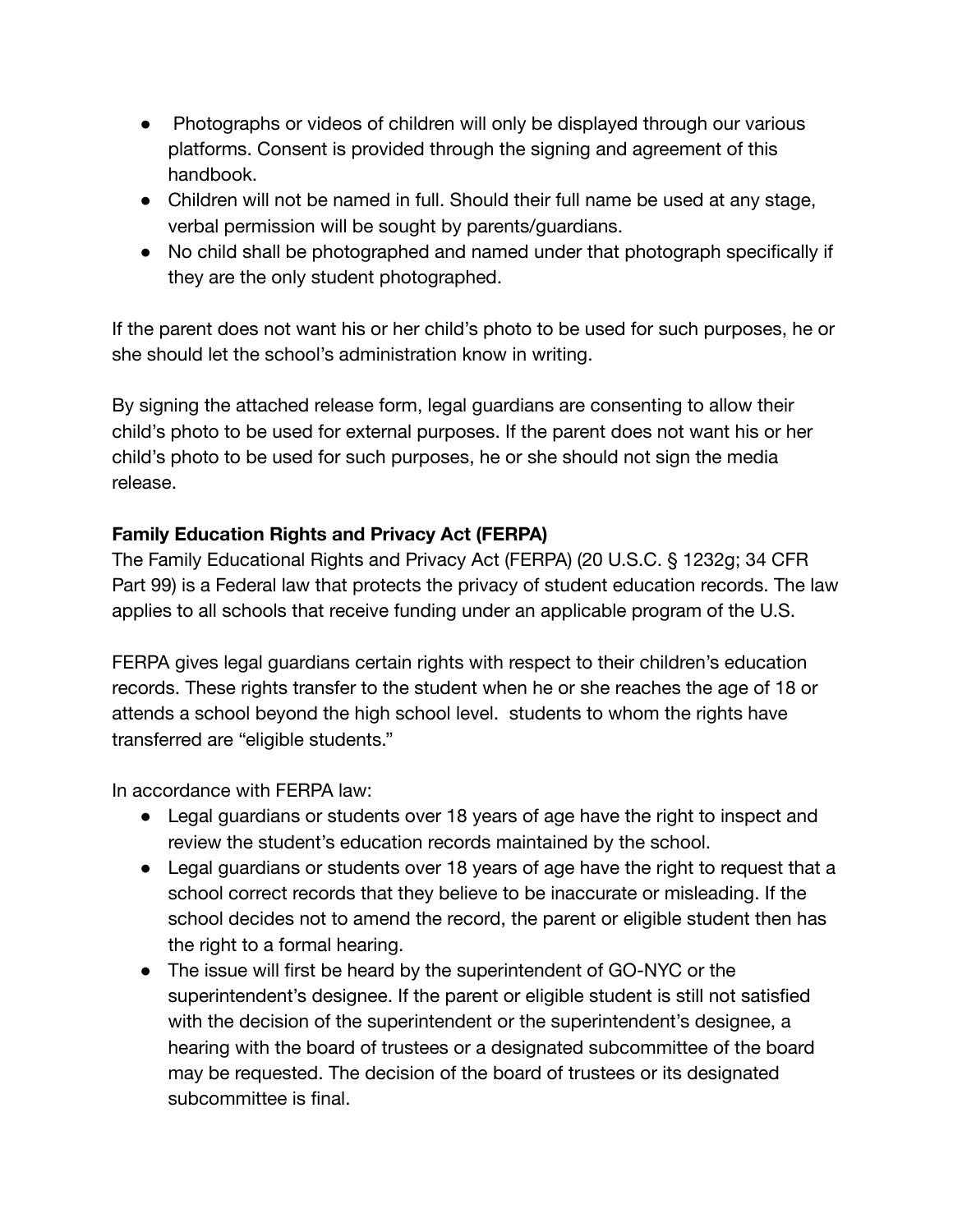- The school may disclose, without consent, "directory" information such as a student's name, address, telephone number, date and place of birth, honors and awards, and dates of attendance. Any parent who does not want such directory information included should contact the Director of Operations.
- This listing in the parent handbook serves as the school's annual notification of legal guardians and eligible students of their rights under FERPA.
- Generally, the school must have written permission from the parent or eligible student in order to release any information from a student's education record.

However, the school may disclose those records, without consent, to the following parties or under the following conditions (34 CFR § 99.31):

- School officials with legitimate educational interest;
- Other schools to which a student is transferring;
- Specified officials for audit or evaluation purposes;
- Appropriate parties in connection with financial aid to a student;
- Organizations conducting certain studies for or on behalf of the school;
- Accrediting organizations;
- To comply with a judicial order or lawfully issued subpoena;
- Appropriate officials in cases of health and safety emergencies; and State and local authorities, within a juvenile justice system, pursuant to specific State law.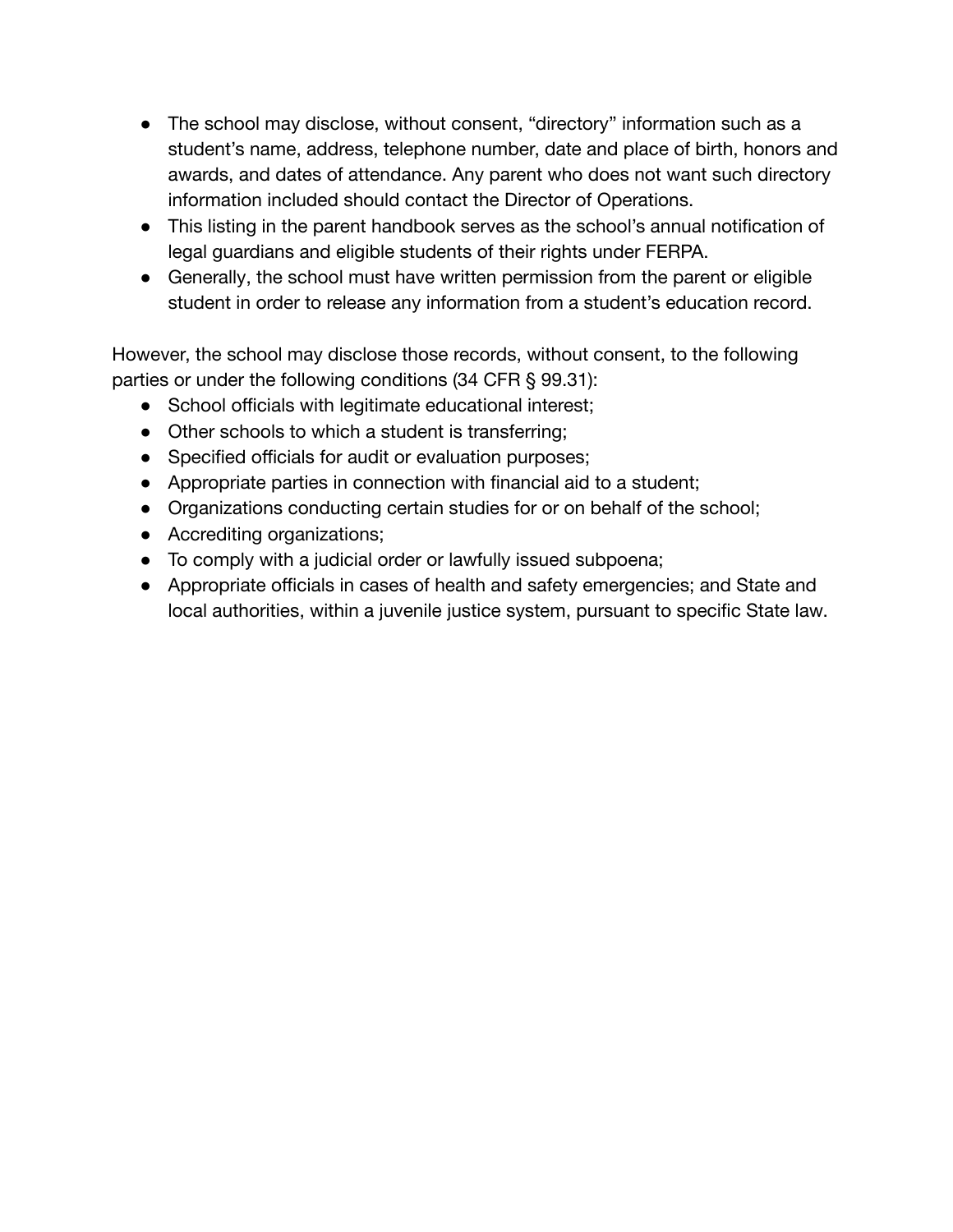#### **Respectfulness Code**

GO-NYC encourages family partnership and seeks to maintain a warm, respectful relationship with our families. We work hard to ensure that the school's values permeate all interactions with our families and students. Both school staff and legal guardians are responsible for ensuring that all communication is mutually respectful.

While we encourage legal guardians to share any and all concerns with the appropriate school staff, the school will retain the right to end any meeting or phone conversation in which the volume, tone, or substance of the communication is rude (name-calling or frequent interruptions), profane (cursing or profane language), or threatening. When conversations have clearly gone past the point where productive problem-solving is an option, the school reserves the right to end the conversation and schedule additional time at a later date. Conversely, legal guardians have the right to end conversations if staff members are not displaying mutual respect and should inform the school Principal or Assistant Principal about the incident.

The school reserves the right to require legal guardians or community members who violate the civility code to provide written requests for meetings, outlining the nature of the concern and with whom they would like to speak.

#### **Family Commitment**

| , parent/guardian of                                                             |  |
|----------------------------------------------------------------------------------|--|
| acknowledge that I have received a copy of the GO-NYC family handbook. Aside     |  |
| from the information received at orientation, I commit to reviewing the contents |  |
| of the handbook to remain informed of all GO-NYC policies, procedures, and       |  |
| supports. I commit to playing an active role in the education of my child.       |  |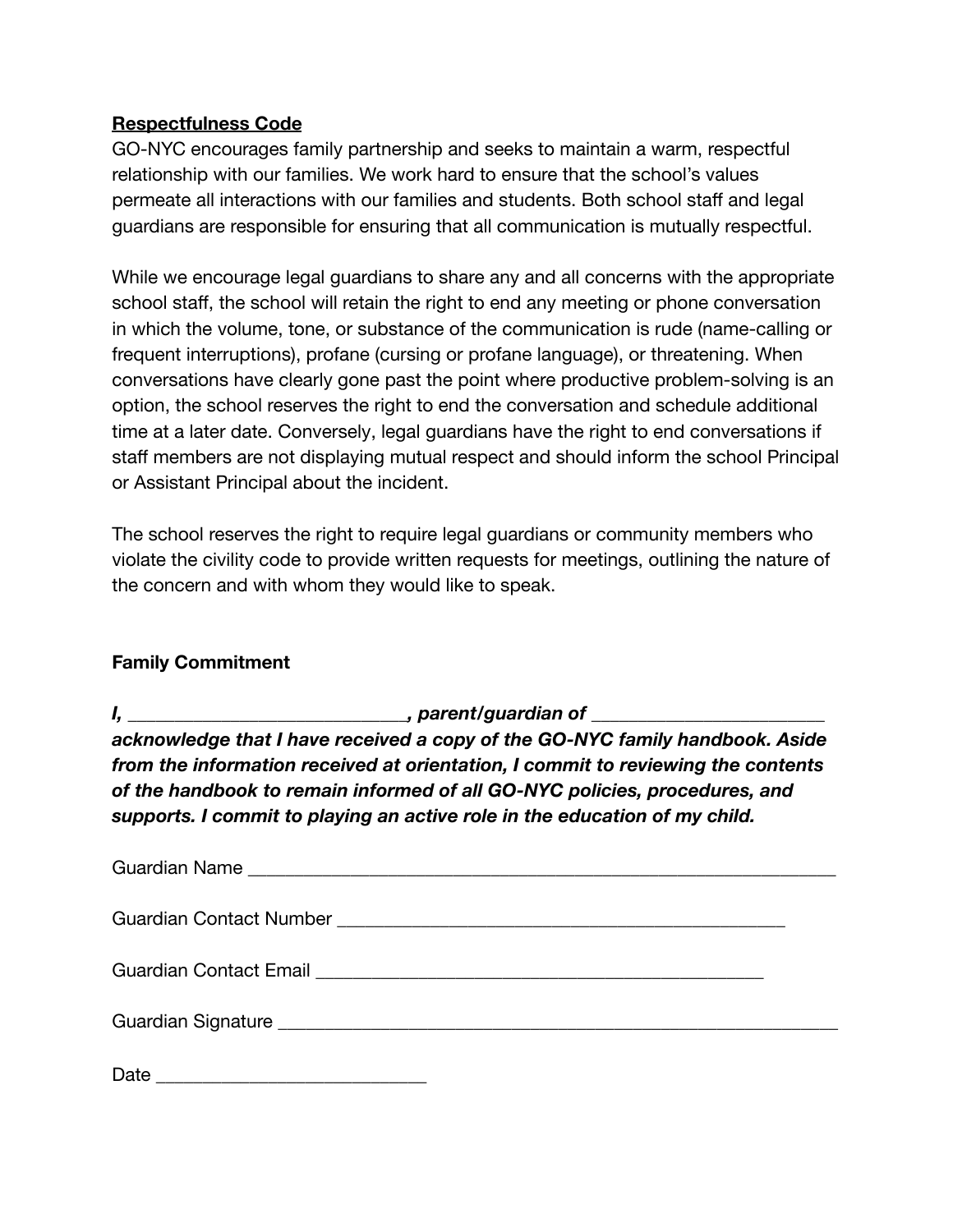*Families who do not return this document/attend orientation, yet continue to keep their children enrolled at GO-NYC, acknowledge that all of the aforementioned policies are valid and enforceable.*

*We thank you for your cooperation and look forward to partnering with you as a member of the Great Oaks NYC community!*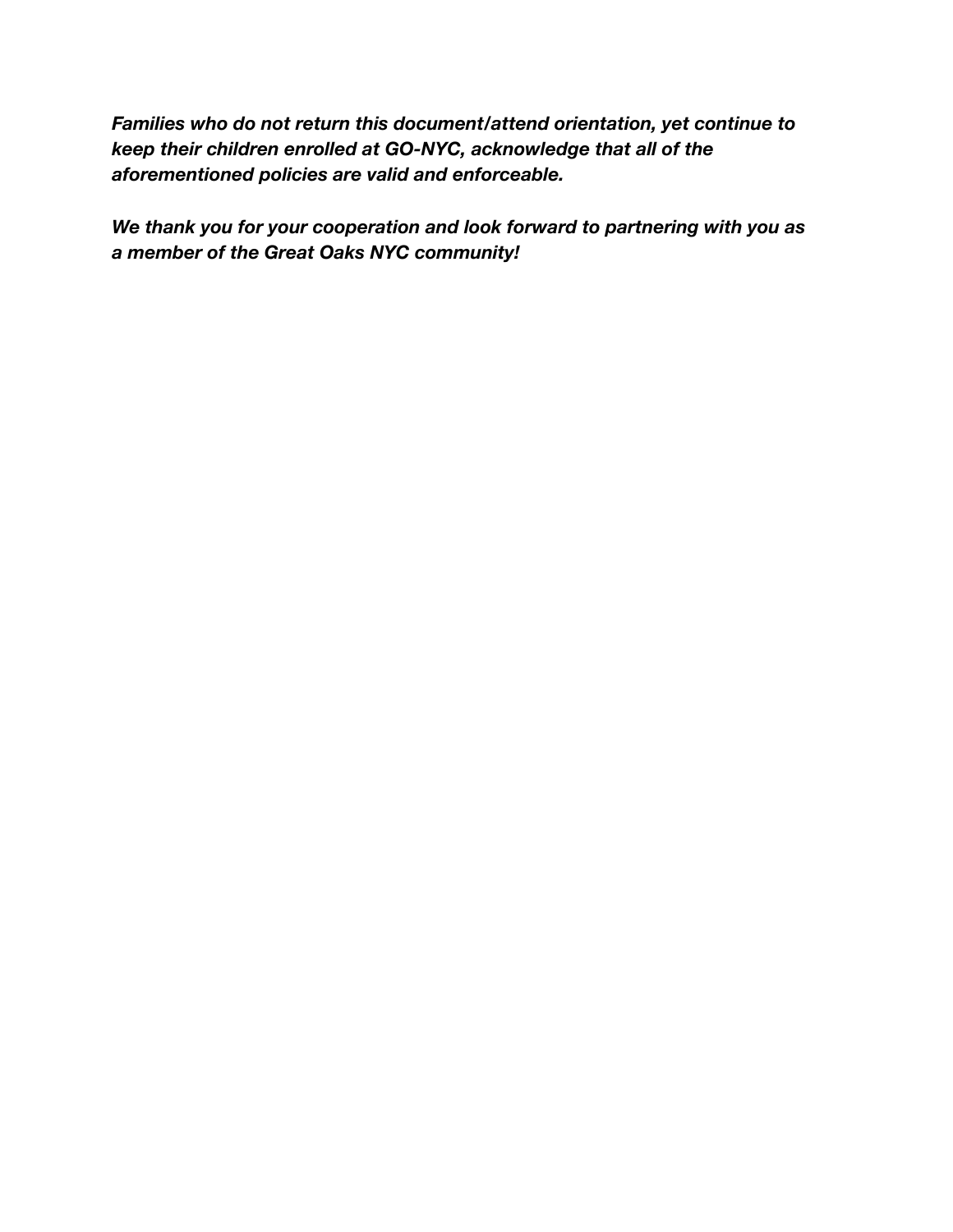#### **Great Oaks NYC Charter School Accepted Use Policy, 2021-2022 School Year**

#### **Student Responsibilities For Accepted Use of Chromebooks, school computers/technology**

- 1. When using school computers, I will: use "good manners," use appropriate school language, never tell anyone my home address or phone number, never post my picture on the internet without permission of my parent(s) and teacher, fellow, school leadership and not look at or use anyone else's work without permission.
- 2. I will show respect for: all interaction with people, all hardware, and software that I use. I will not intentionally damage, destroy, or vandalize data, files, equipment, or other technology resources.
- 3. I will not install "pirated software" or knowingly use disks nor circulate e-mails and other virtual communication with viruses.
- 4. I will use only appropriate language when writing on the computer.
- 5. I will limit my use of the Internet to only appropriate learning activities. I will not use games or other electronic resources that have objectionable content or that engage me in an inappropriate simulated activity.
- 6. I will not share personal information about myself or anyone else on the internet. This includes name, address, phone number, photograph, etc.
- 7. I understand that anyone can read the messages I send from the computer, that work stored on the computer is not private, and that once I write or post anything on the internet, it "never goes away" and can be later accessed by anyone.
- 8. I understand that GO NYC is the owner of all electronic content both on its devices and any content sent from GO NYC devices, e-mails, and platforms.
- 9. I will keep my passwords private and will only use my own accounts and not those of others.
- 10. I will not use anything from the computer or Internet or send anything over the Internet that belongs to someone else without their (preferably written) permission.
- 11. I will not upload, link, or embed an image of myself or others to unsecured, public sites without my teacher, fellow, school leadership's permission and a signed parental permission slip.
- 12. I will not violate copyright laws or use the ideas or words of others without giving the appropriate recognition to that source or securing permission to use the information from the source.
- 13. I will not visit or log into any unauthorized websites on school property or on my personal electronic property while on school premises or during school events and activities. This includes sites that contain violent, offensive, hate-themed, pornographic, or other explicit material.
- 14. I will not use any electronic devices in school or on school grounds without the permission of my teachers, Fellows, or school leadership.